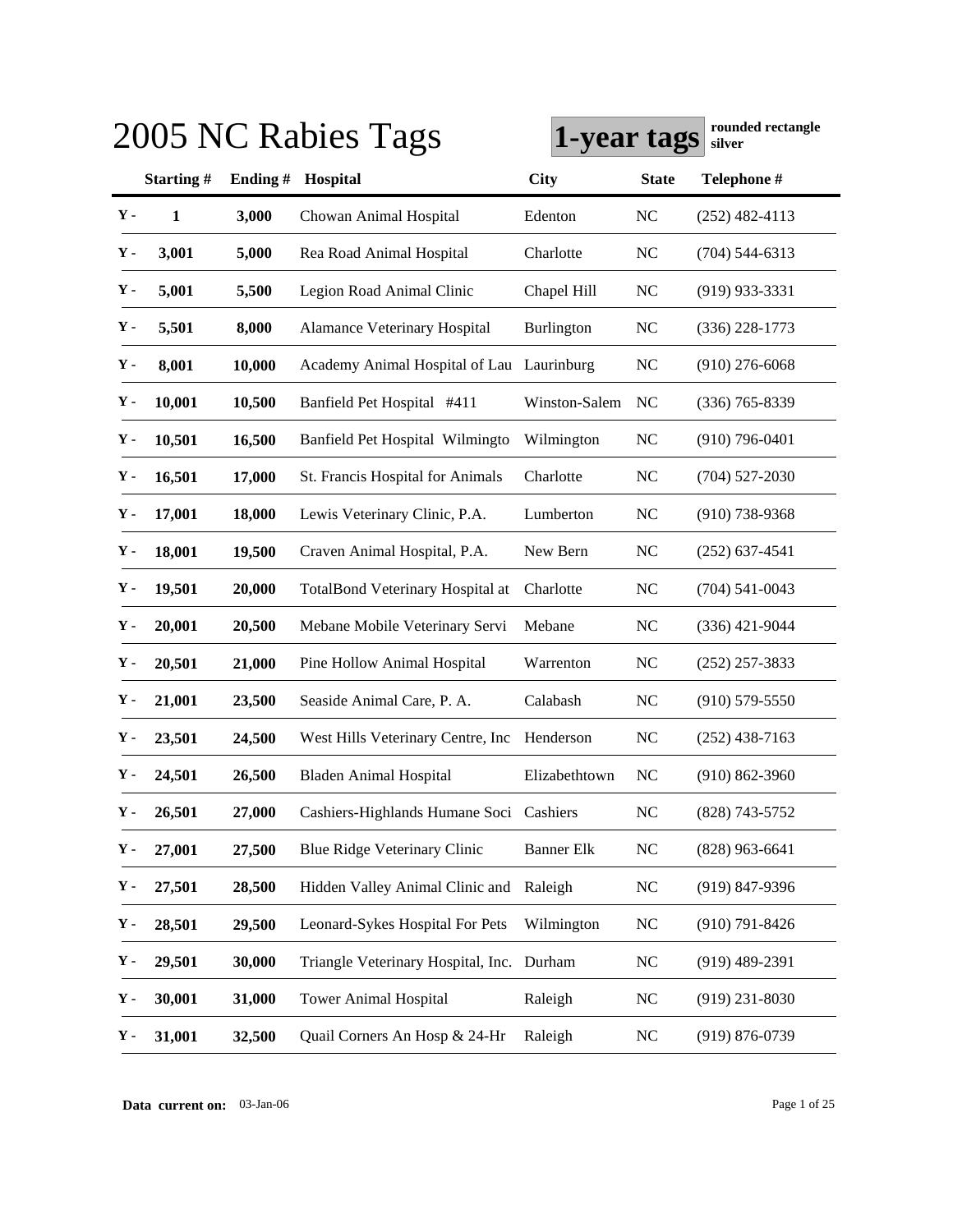|                |           |         | 2005 NC Rabies Tags                   |                    | 1-year tags    | rounded rectangle<br>silver |
|----------------|-----------|---------|---------------------------------------|--------------------|----------------|-----------------------------|
|                | Starting# | Ending# | Hospital                              | <b>City</b>        | <b>State</b>   | Telephone #                 |
| Υ.             | 32,501    | 33,000  | Garner Animal Hospital                | Garner             | <b>NC</b>      | (919) 772-0404              |
| Υ.             | 33,001    | 34,500  | <b>Baird's Animal Hospital</b>        | Lumberton          | <b>NC</b>      | $(910)$ 739-4998            |
| Υ.             | 34,501    | 35,500  | Crossroads Veterinary Hospital,       | Raleigh            | <b>NC</b>      | $(919) 851 - 8979$          |
| Υ.             | 35,501    | 39,500  | North Mecklenburg Animal Hosp         | Cornelius          | <b>NC</b>      | $(704)$ 892-0207            |
| Υ-             | 39,501    | 41,500  | Mills River Animal Clinic             | Horse Shoe         | <b>NC</b>      | $(828)$ 891-9685            |
| Υ.             | 41,501    | 42,500  | Leesville Animal Hospital, P.A.       | Raleigh            | <b>NC</b>      | $(919) 870 - 7000$          |
| Υ.             | 42,501    | 43,000  | Animal Hospital of Peak Plaza         | Apex               | <b>NC</b>      | $(919)$ 362-0515            |
| Υ-             | 43,001    | 43,500  | North Wayne Animal Hospital           | Pikeville          | N <sub>C</sub> | $(919)$ 242-6044            |
| Υ.             | 43,501    | 44,000  | Spring Forest Animal Hospital, I      | Raleigh            | <b>NC</b>      | $(919)$ 878-7387            |
| Υ-             | 44,001    | 45,000  | Clear Creek Animal Hospital, P.       | Charlotte          | <b>NC</b>      | $(704)$ 537-8405            |
| Υ-             | 45,001    | 48,000  | Shelton's Veterinary Clinic           | Williamston        | <b>NC</b>      | $(252)$ 792-2808            |
| $\mathbf{Y}$ - | 48,001    | 50,500  | Orange Co Animal Shelter              | Chapel Hill        | <b>NC</b>      | $(919)$ 967-7383            |
| Υ-             | 50,501    | 51,000  | <b>Stewart's Mountain View Animal</b> | Spruce Pine        | <b>NC</b>      | $(828)$ 765-7059            |
| $\mathbf Y$ -  | 51,001    | 53,000  | Little Mountain Veterinary Clinic     | Denver             | <b>NC</b>      | $(704)$ 489-2444            |
| Υ-             | 53,001    | 54,000  | Banfield Pet Hospital Pineville       | Pineville          | <b>NC</b>      | $(704) 542 - 8339$          |
| Υ-             | 54,001    | 54,500  | Whispering Pines Animal Hospit        | Carthage           | <b>NC</b>      | $(910)$ 949-2111            |
| $\mathbf{Y}$ - | 54,501    | 56,500  | <b>Foothills Animal Clinic</b>        | <b>Forest City</b> | NC             | $(828)$ 248-2168            |
| $\mathbf Y$ -  | 56,501    | 57,000  | Northwoods Animal Hospital of         | Cary               | <b>NC</b>      | $(919)$ 481-2987            |
| Υ-             | 57,001    | 58,000  | Eastridge Animal Hospital             | Gastonia           | <b>NC</b>      | $(704) 869 - 9400$          |
| $\mathbf Y$ -  | 58,001    | 68,000  | Iredell County Animal Control         | Statesville        | <b>NC</b>      | $(704)$ 878-5424            |
| $\mathbf Y$ -  | 68,001    | 69,000  | Steele Creek Animal Hospital, In      | Charlotte          | <b>NC</b>      | $(704)$ 588-4400            |
| Υ-             | 69,001    | 70,500  | Tar River Animal Hospital             | Washington         | <b>NC</b>      | $(252)$ 946-2417            |
| Υ.             | 70,501    | 71,000  | Robinson Animal Hospital, P.A.        | Clayton            | N <sub>C</sub> | $(919) 553 - 7173$          |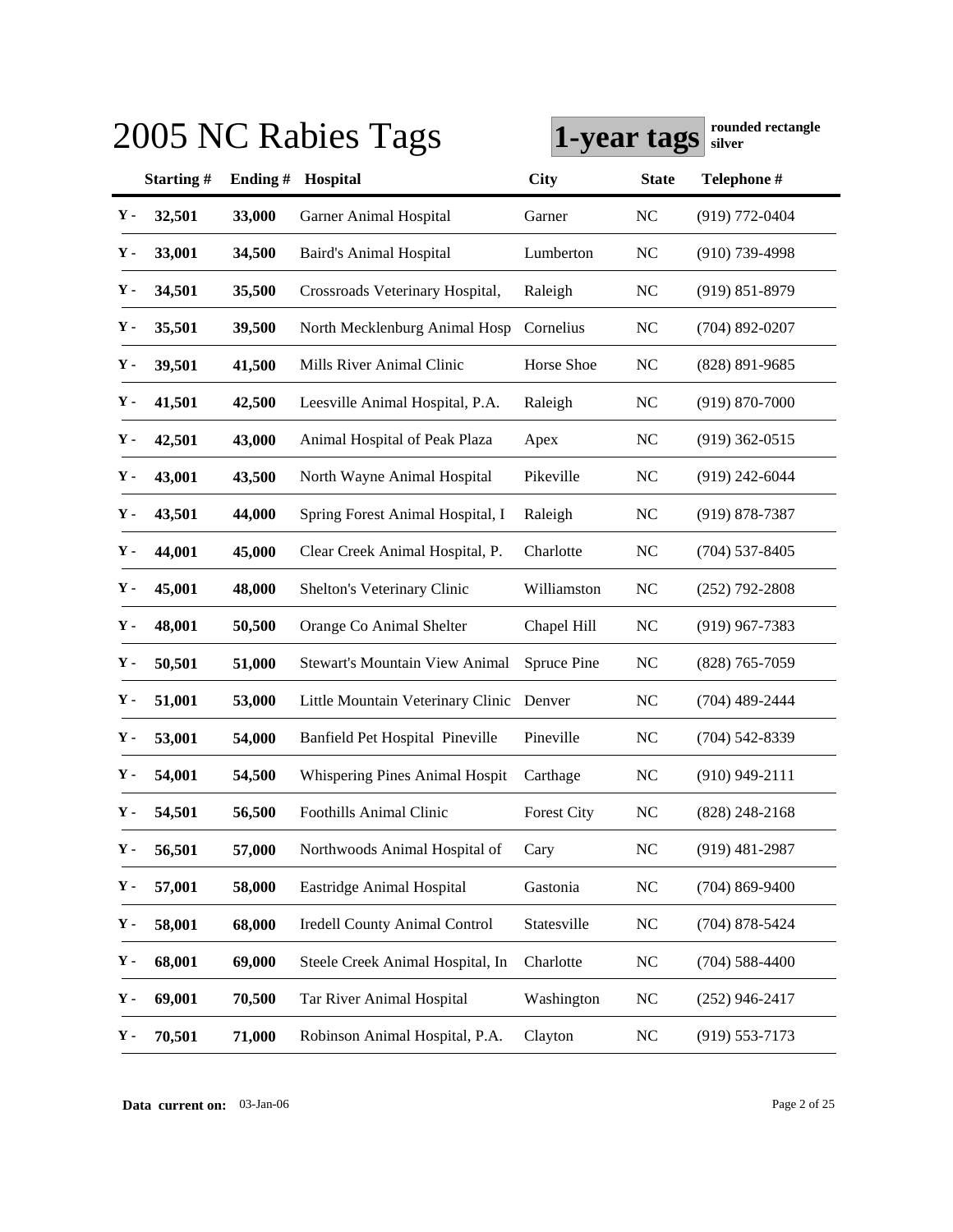|               |           |         | 2005 NC Rabies Tags                      | 1-year tags          |                | rounded rectangle<br>silver |
|---------------|-----------|---------|------------------------------------------|----------------------|----------------|-----------------------------|
|               | Starting# | Ending# | Hospital                                 | City                 | <b>State</b>   | Telephone #                 |
| $\mathbf Y$ - | 71,001    | 72,500  | Long Animal Hospital                     | Charlotte            | <b>NC</b>      | $(704)$ 523-2996            |
| Υ.            | 72,501    | 73,500  | Banfield Pet Hospital Durham #           | Durham               | <b>NC</b>      | $(919) 620 - 8142$          |
| Υ-            | 73,501    | 76,000  | Robinson Veterinary Clinic               | Newton               | <b>NC</b>      | $(828)$ 294-2900            |
| Υ.            | 76,001    | 76,500  | Miller Animal Hospital                   | Matthews             | <b>NC</b>      | $(704)$ 847-0224            |
| Υ-            | 76,501    | 77,000  | Mayfair Animal Hospital                  | Cary                 | <b>NC</b>      | $(919)$ 467-6146            |
| Υ-            | 77,001    | 79,000  | Pasquotank Animal Hospital               | Elizabeth City       | <b>NC</b>      | $(252)$ 264-3371            |
| Υ-            | 79,001    | 81,500  | Healthy Petz Veterinary Clinic           | Morganton            | <b>NC</b>      | (828) 437-4524              |
| $\mathbf Y$ - | 81,501    | 82,500  | Banfield Pet Hospital of Cary #5         | Cary                 | <b>NC</b>      | $(919) 858 - 8450$          |
| Υ-            | 82,501    | 83,500  | Ansede Animal Hospital                   | Raleigh              | <b>NC</b>      | $(919)$ 661-1515            |
| Υ-            | 83,501    | 85,000  | Lake Hickory Veterinary Hospita          | <b>Granite Falls</b> | N <sub>C</sub> | $(828)$ 396-7002            |
| Υ-            | 85,001    | 91,000  | Jordan Veterinary Hospital               | Lexington            | <b>NC</b>      | $(336)$ 249-3991            |
| Υ-            | 91,001    | 93,000  | Granville Co Animal Control              | Oxford               | N <sub>C</sub> | $(919) 693 - 6749$          |
| Υ-            | 93,001    | 93,500  | <b>Jones County Health Dept</b>          | Trenton              | N <sub>C</sub> | $(252)$ 448-9111            |
| Υ-            | 93,501    | 94,500  | Pembroke Veterinary Hospital             | Pembroke             | N <sub>C</sub> | $(910)$ 521-3431            |
| Υ-            | 94,501    | 94,600  | Western Wake Veterinary Servic           | Apex                 | N <sub>C</sub> | $(919)$ 362-1344            |
| Υ-            | 94,601    | 94,700  | The Oaks Veterinary Clinic               | Smithfield           | VA             | $(757)$ 357-2324            |
| $\mathbf Y$ - | 94,701    | 94,800  | Equine Express Mobile Veterinar New Bern |                      | NC             | $(252)$ 633-5205            |
| $\mathbf Y$ - | 94,801    | 94,900  | Nature Veterinary Center                 | South Hill           | VA             | (434) 447-3553              |
| Υ-            | 94,901    | 95,000  | <b>Tysor Veterinary Clinic</b>           | Siler City           | <b>NC</b>      | (919) 742-3646              |
| Υ-            | 95,001    | 95,500  | Animal Medical Center of Garner          | Garner               | <b>NC</b>      | (919) 779-8887              |
| Υ-            | 95,501    | 97,000  | Mallard Creek Animal Hospital            | Charlotte            | <b>NC</b>      | $(704)$ 598-6525            |
| Υ-            | 97,001    | 98,500  | <b>Madison County Animal Shelter</b>     | Marshall             | <b>NC</b>      | $(828) 649 - 3190$          |
| Υ.            | 98,501    | 100,500 | Peachtree Veterinary Hospital            | Murphy               | <b>NC</b>      | (828) 837-2396              |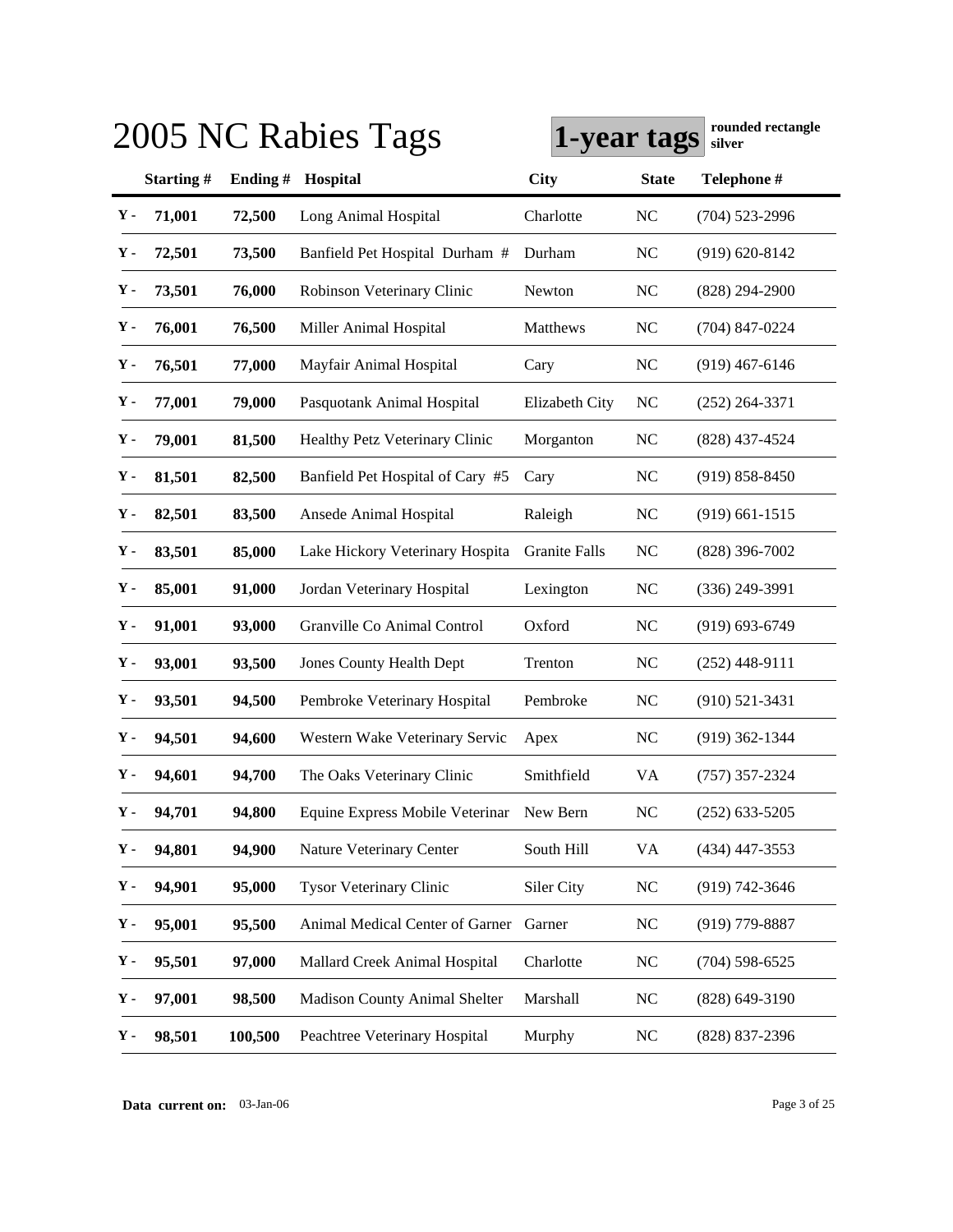|               |               |         | 2005 NC Rabies Tags                        | 1-year tags       |              | rounded rectangle<br>silver |
|---------------|---------------|---------|--------------------------------------------|-------------------|--------------|-----------------------------|
|               | Starting#     | Ending# | Hospital                                   | <b>City</b>       | <b>State</b> | Telephone #                 |
| Υ-            | 100,501       | 102,000 | Banfield Pet Hospital White Oak            | Garner            | NC           | $(919) 771 - 2344$          |
| Υ.            | 102,001       | 103,500 | Animal Hospital                            | Hickory           | NC           | (828) 322-1135              |
| Υ.            | 103,501       | 106,500 | North Paw Animal Hospital, Inc.            | Durham            | <b>NC</b>    | $(919)$ 471-1471            |
| Υ.            | 106,501       | 107,000 | Central Carolina Veterinary Hosp           | <b>Burlington</b> | NC           | $(336)$ 229-0060            |
| Υ.            | 107,001       | 108,000 | <b>Topsail Animal Hospital</b>             | Hampstead         | <b>NC</b>    | $(910)$ 270-4401            |
| Υ.            | 108,001       | 110,500 | Havelock Animal Hospital, Inc.             | Havelock          | NC           | $(252)$ 447-7119            |
| γ.            | 110,501       | 112,500 | Animal Care Center of New Bern             | New Bern          | NC           | $(252)$ 636-5040            |
| Υ.            | 112,501       | 113,500 | Animal Center of Moore County              | Carthage          | NC           | $(910)$ 947-2858            |
| Υ.            | 113,501       | 114,500 | Waxhaw Animal Hospital                     | Waxhaw            | NC           | $(704)$ 843-2269            |
| Υ.            | 114,501       | 116,000 | Matthews Animal Clinic, P.A.               | Matthews          | NC           | $(704)$ 847-9856            |
| Υ.            | 116,001       | 118,000 | <b>Edgecombe County Animal Cont</b>        | Tarboro           | NC           | $(252)$ 641-7851            |
| γ.            | 118,001       | 118,500 | Bame-Beagle Mobile Veterinary              | Burlington        | NC           | $(336)$ 421-5315            |
| Υ.            | 118,501       | 119,500 | Onslow Animal Hospital, Inc.               | Jacksonville      | <b>NC</b>    | $(910)$ 347-1219            |
| Υ.            | 119,501       | 122,500 | Foster Animal Hospital, P.A.               | Concord           | $\rm NC$     | $(704) 786 - 0104$          |
| Υ-            | 122,501       | 123,500 | Brentwood Animal Hospital, P.C.            | Raleigh           | NC           | $(919) 872 - 6060$          |
| Υ-            | 123,501       | 124,500 | Asheville Humane Society                   | Asheville         | NC           | $(828)$ 253-6807            |
|               | $Y - 124,501$ | 125,500 | Providence Veterinary Associates Charlotte |                   | NC           | $(704)$ 542-0049            |
| γ.            | 125,501       | 126,500 | Animal Hospital                            | Whiteville        | NC           | $(910) 642 - 3221$          |
| Υ.            | 126,501       | 128,500 | Cherryville Animal Hospital                | Cherryville       | NC           | $(704)$ 435-5475            |
| Υ.            | 128,501       | 150,500 | New Hanover County Animal Co               | Wilmington        | NC           | $(910)$ 341-4197            |
| Υ.            | 150,501       | 151,500 | Independence Veterinary Clinic             | Charlotte         | $\rm NC$     | $(704)$ 841-1313            |
| Υ-            | 151,501       | 153,500 | Quail Roost Veterinary Hospital            | Rougemont         | NC           | $(919)$ 471-4103            |
| $\mathbf Y$ - | 153,501       | 154,500 | Highlands-Cashiers Animal Clini            | Highlands         | NC           | $(828) 526 - 5206$          |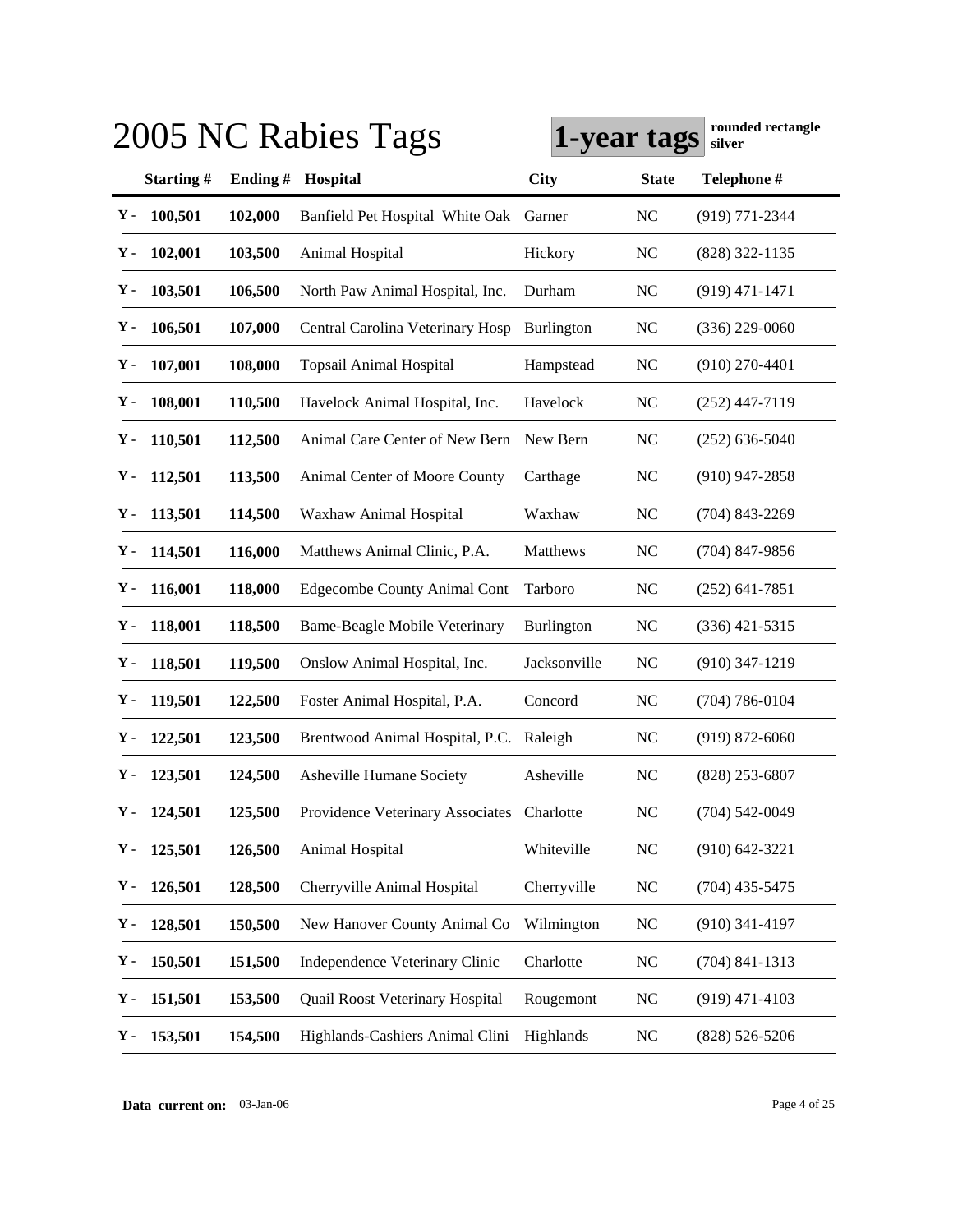|    |               |         | 2005 NC Rabies Tags                     | 1-year tags          |              | rounded rectangle<br>silver |
|----|---------------|---------|-----------------------------------------|----------------------|--------------|-----------------------------|
|    | Starting#     | Ending# | Hospital                                | <b>City</b>          | <b>State</b> | Telephone #                 |
| Υ- | 154,501       | 156,000 | Tar River Veterinary Hospital           | Franklinton          | NC           | $(919)$ 494-5500            |
| Υ. | 156,001       | 157,500 | Monroe Road Animal Hospital, P          | Charlotte            | NC           | $(704)$ 333-3336            |
| Υ. | 157,501       | 158,500 | Sardis Animal Clinic                    | Charlotte            | <b>NC</b>    | $(704)$ 847-4796            |
| γ. | 158,501       | 159,500 | Live Oak Veterinary Hospital            | Beaufort             | NC           | $(252)$ 504-2097            |
| Υ. | 159,501       | 161,000 | Ironton Animal Hospital                 | Iron Station         | <b>NC</b>    | $(704) 732 - 4424$          |
| Υ. | 161,001       | 162,500 | Franklin Animal Clinic                  | Louisburg            | NC           | $(919)$ 496-2638            |
| γ. | 162,501       | 167,500 | Tri-County Veterinary Service, P.       | Graham               | NC           | $(336)$ 376-6838            |
| Υ. | 167,501       | 169,500 | Animal Hospital of Nags Head            | Nags Head            | NC           | $(252)$ 441-8611            |
| Υ. | 169,501       | 170,500 | Thomasville Veterinary Hospital,        | Thomasville          | NC           | $(336)$ 475-9119            |
| Υ. | 170,501       | 171,000 | Crossroads Animal Hospital, P.A. Dallas |                      | NC           | $(704)$ 922-7607            |
| Υ. | 171,001       | 172,000 | Forsyth County Health Dept              | <b>Winston Salem</b> | NC           | $(336)$ 703-3149            |
| γ. | 172,001       | 173,000 | Charlotte Veterinary Clinic, P.A.       | Charlotte            | $\rm NC$     | $(704)$ 537-2272            |
| γ. | 173,001       | 176,000 | <b>Johnston County Animal Control</b>   | Smithfield           | NC           | (919) 934-8474              |
| Υ. | 176,001       | 178,000 | Bowman Animal Clinic, Inc.              | Raleigh              | NC           | $(919)$ 847-6216            |
| γ. | 178,001       | 182,000 | <b>Brunswick Animal Hospital</b>        | Supply               | NC           | $(910)$ 754-8165            |
| Υ- | 182,001       | 182,500 | Mobile Vet to Pet Service & Clin        | Hickory              | NC           | $(828)$ 446-9838            |
|    | $Y - 182,501$ | 197,500 | Cleveland County Animal Contro          | Shelby               | NC           | $(704)$ 481-9884            |
| γ. | 197,501       | 199,000 | Swift Creek Animal Hospital, P.         | Raleigh              | <b>NC</b>    | $(919) 851 - 8387$          |
| γ. | 199,001       | 199,500 | Wake Forest Animal Hospital             | Wake Forest          | NC           | $(919) 556 - 1000$          |
| Υ. | 199,501       | 201,500 | Abri Veterinary Hospital, Inc.          | Winston-Salem        | <b>NC</b>    | (336) 785-9228              |
| Υ. | 201,501       | 204,000 | Southeastern Veterinary Hospital,       | Lumberton            | NC           | $(910)$ 739-9411            |
| Υ. | 204,001       | 205,500 | Hayes Barton Animal Hospital            | Raleigh              | NC           | $(919) 833 - 2666$          |
| Υ. | 205,501       | 207,000 | Operation Catnip, Inc.                  | Garner               | NC           | (919) 779-7247              |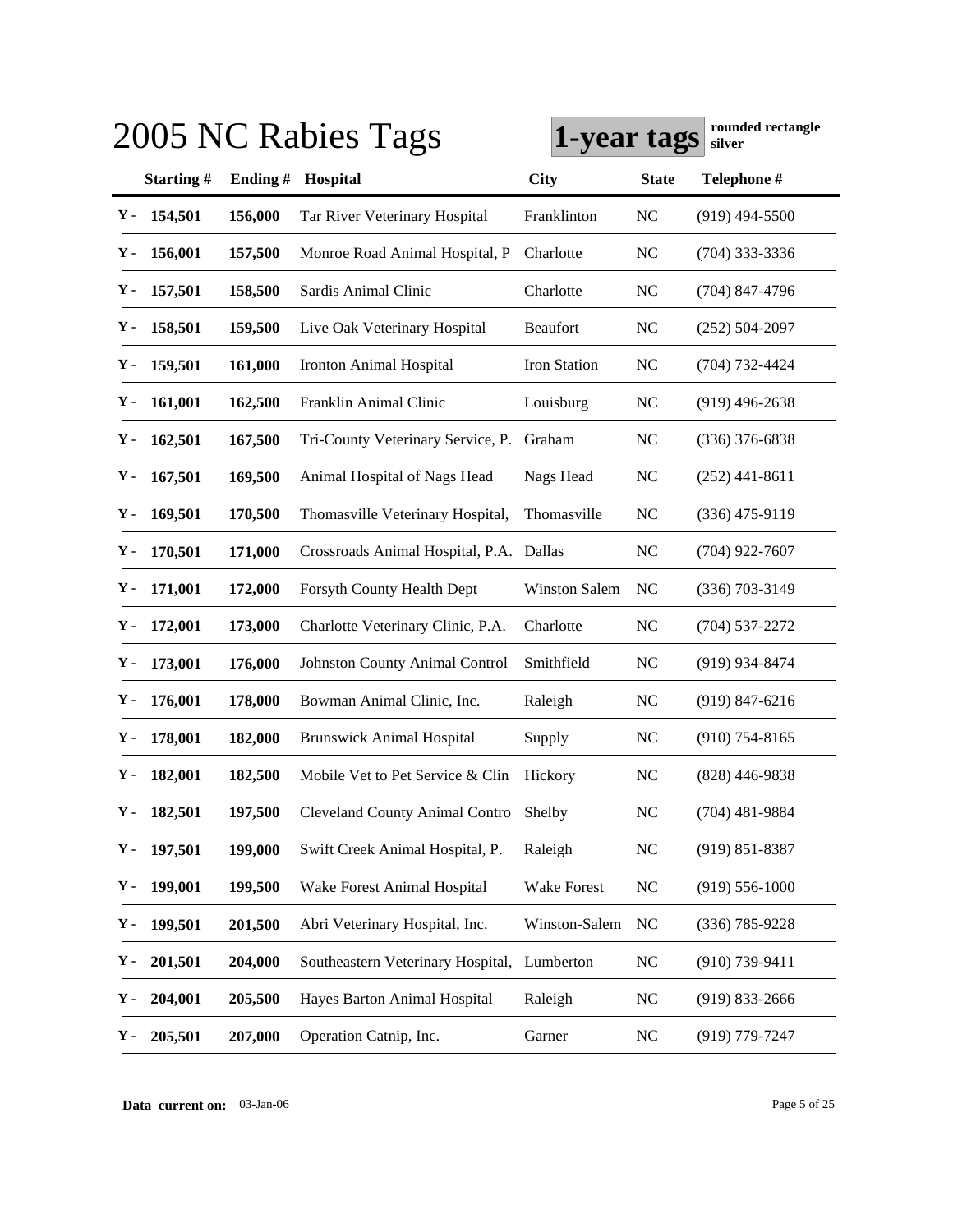|    |               |         | 2005 NC Rabies Tags                  | 1-year tags       |                | rounded rectangle<br>silver |
|----|---------------|---------|--------------------------------------|-------------------|----------------|-----------------------------|
|    | Starting#     | Ending# | Hospital                             | <b>City</b>       | <b>State</b>   | Telephone #                 |
| Υ- | 207,001       | 208,000 | Animal Hospital of East Burke, P     | Valdese           | <b>NC</b>      | (828) 874-8387              |
| Υ. | 208,001       | 210,000 | Fox Run Veterinary Services          | Asheville         | NC             | $(828)$ 645-2908            |
| Υ. | 210,001       | 210,500 | Dr. Shannon Jennings                 | Warsaw            | <b>NC</b>      | $(910)$ 293-3434            |
| Υ. | 210,501       | 213,500 | Carrboro Plaza Veterinary Clinic,    | Carrboro          | <b>NC</b>      | $(919)$ 929-0031            |
| Υ. | 213,501       | 219,000 | <b>United Animal Coalition</b>       | Greensboro        | <b>NC</b>      | $(336)$ 297-5020            |
| Υ. | 219,001       | 219,500 | China Grove Animal Hospital          | China Grove       | <b>NC</b>      | $(704)$ 857-1017            |
| Υ. | 219,501       | 220,000 | Plaza Veterinary Hospital            | <b>Burlington</b> | NC             | $(336)$ 229-5376            |
| Υ. | 220,001       | 223,000 | Spay Neuter Assistance Program       | New Hill          | N <sub>C</sub> | $(919) 783 - 7627$          |
| Υ. | 223,001       | 223,500 | Goose Creek Animal Hospital          | Sunbury           | <b>NC</b>      | $(252)$ 465-4831            |
| Υ. | 223,501       | 225,500 | Neuse Veterinary Clinic              | New Bern          | N <sub>C</sub> | $(252)$ 637-7128            |
| Υ. | 225,501       | 226,000 | Banfield Pet Hospital Raleigh #      | Raleigh           | <b>NC</b>      | (919) 790-8337              |
| Υ. | 226,001       | 227,000 | Jacksonville Veterinary Hospital     | Jacksonville      | <b>NC</b>      | $(910)$ 347-3186            |
| Υ. | 227,001       | 229,000 | <b>NCSU CVM Mobile Surgery</b>       | Raleigh           | N <sub>C</sub> | $(919) 606 - 2752$          |
| Υ. | 229,001       | 231,500 | Banfield Pet Hospital Charlotte #    | Charlotte         | N <sub>C</sub> | $(704)$ 599-3488            |
| Υ. | 231,501       | 234,000 | Rowan Animal Clinic                  | Salisbury         | <b>NC</b>      | $(704)$ 636-3408            |
| Υ. | 234,001       | 234,500 | <b>Oxford Veterinary Hospital</b>    | Oxford            | N <sub>C</sub> | $(919) 693 - 6911$          |
|    | $Y - 234,501$ | 237,000 | Appalachian-New River Veter. A Boone |                   | NC             | $(828)$ 264-5621            |
| Υ. | 237,001       | 238,000 | Harmony Heights Animal Hospit        | Yadkinville       | <b>NC</b>      | $(336)$ 679-8818            |
| Υ- | 238,001       | 238,500 | Davis Lake Animal Hospital           | Charlotte         | <b>NC</b>      | $(704) 599 - 0405$          |
| Υ- | 238,501       | 240,000 | Pender Co Animal Control             | <b>Burgaw</b>     | <b>NC</b>      | $(910)$ 259-1484            |
| Υ- | 240,001       | 240,500 | Sharon Lakes Animal Hospital, P      | Charlotte         | <b>NC</b>      | $(704)$ 552-0647            |
| Υ- | 240,501       | 241,500 | Maiden Small Animal Hospital         | Maiden            | <b>NC</b>      | $(828)$ 428-0010            |
| Υ. | 241,501       | 242,500 | Pineville Animal Hospital            | Pineville         | <b>NC</b>      | $(704)$ 552-2005            |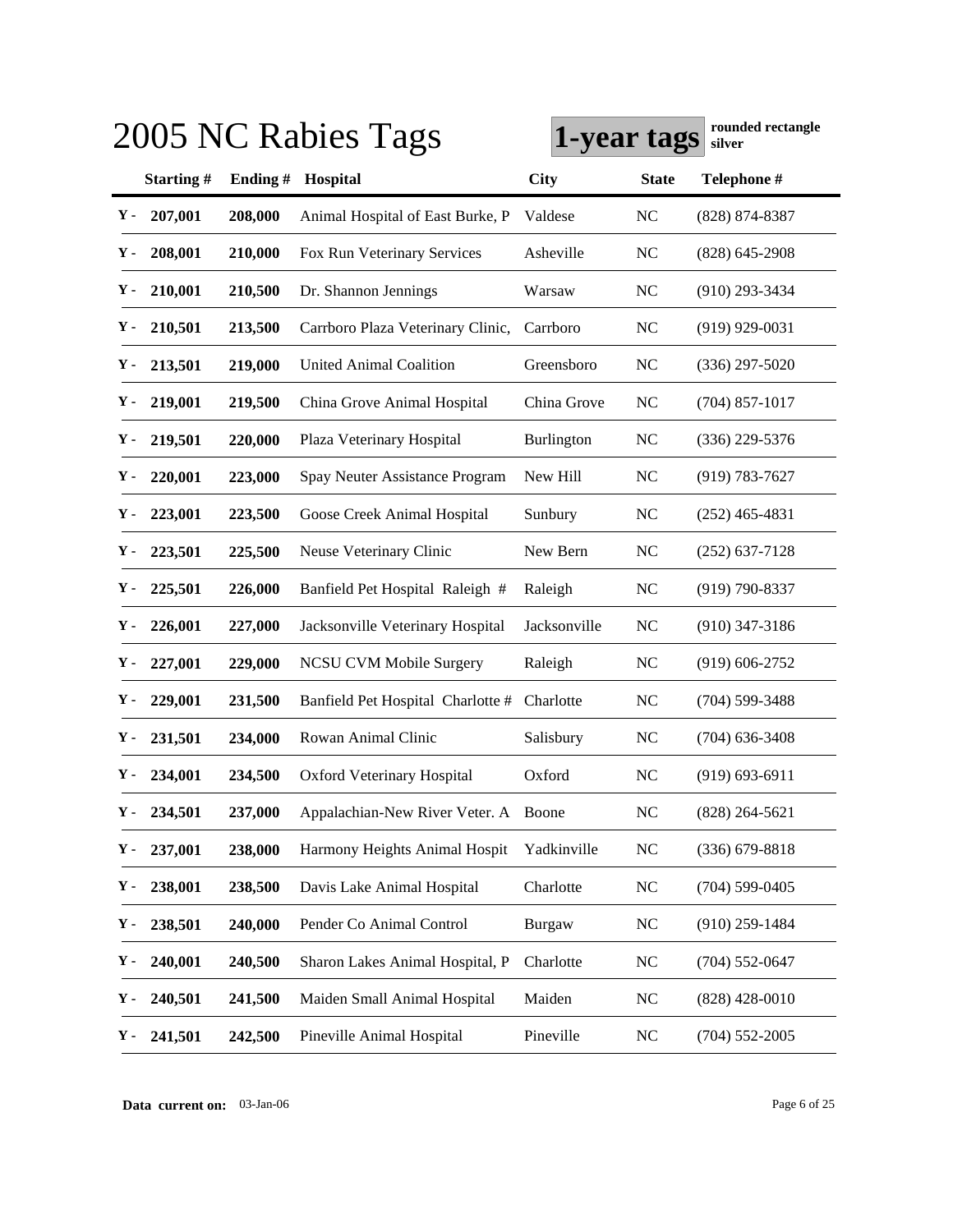|    |               |         | 2005 NC Rabies Tags                  | 1-year tags          |              | rounded rectangle<br>silver |
|----|---------------|---------|--------------------------------------|----------------------|--------------|-----------------------------|
|    | Starting#     | Ending# | Hospital                             | <b>City</b>          | <b>State</b> | Telephone #                 |
| Υ. | 242,501       | 244,000 | <b>Caswell Veterinary Service</b>    | Yanceyville          | NC           | $(336) 694 - 6321$          |
| Υ. | 244,001       | 244,500 | Pamlico Co Health Dept               | Bayboro              | NC           | $(252)$ 745-5634            |
| Υ. | 244,501       | 246,500 | James Animal Hospital, P.A.          | Salisbury            | NC           | $(704)$ 636-1100            |
| γ. | 246,501       | 247,500 | Hillsborough Veterinary Clinic       | Hillsborough         | NC           | (919) 732-9969              |
| Υ. | 247,501       | 251,000 | Piedmont Comm Spay Neuter &          | Greensboro           | NC           | $(336)$ 299-3060            |
| γ. | 251,001       | 252,000 | Elkin Veterinary Clinic              | Elkin                | NC           | $(336) 835 - 1853$          |
| γ. | 252,001       | 254,000 | Academy Animal Hospital, P.A.        | Jacksonville         | NC           | $(910)$ 353-3131            |
| Υ. | 254,001       | 256,500 | Leland Veterinary Hospital           | Leland               | NC           | $(910)$ 371-3440            |
| γ. | 256,501       | 266,500 | <b>Nash County Animal Control</b>    | Nashville            | NC           | $(252)$ 459-9855            |
| Υ. | 266,501       | 270,000 | Brown Creek Animal Hospital          | Polkton              | NC           | $(704)$ 272-5500            |
| Υ. | 270,001       | 271,500 | Timbercreek Veterinary Hospital      | Jonesville           | NC           | $(336)$ 526-6013            |
| Υ. | 271,501       | 272,500 | Durham Animal Hospital               | Durham               | NC           | $(919)$ 471-1579            |
| Υ. | 272,501       | 274,000 | Lenoir Veterinary Hospital           | Lenoir               | NC           | $(828)$ 728-6713            |
| Υ. | 274,001       | 276,500 | Mint Hill Animal Hospital, P.A.      | Mint Hill            | NC           | $(704) 545 - 3422$          |
| Υ- | 276,501       | 277,000 | Weaverville Animal Clinic            | Weaverville          | NC           | $(828)$ 658-2431            |
| Υ- | 277,001       | 278,000 | Johnston Animal Hospital             | Smithfield           | NC           | $(919)$ 934-3511            |
|    | $Y - 278,001$ | 279,000 | <b>Forsyth County Animal Shelter</b> | <b>Winston Salem</b> | NC           | $(336)$ 767-3945            |
| Υ- | 279,001       | 279,500 | Chatham Animal Hospital, Inc.        | Cary                 | NC           | $(919)$ 469-8114            |
| Υ. | 279,501       | 280,500 | Avery Animal Hospital                | Newland              | NC           | (828) 733-9810              |
| Υ. | 280,501       | 281,000 | Brookwood Veterinary Clinic, P.      | Raleigh              | NC           | (919) 779-2940              |
| Υ. | 281,001       | 283,000 | Davidson County Health Depart        | Lexington            | NC           | $(336)$ 242-2310            |
| Υ- | 283,001       | 284,500 | Halifax County Health Dept           | Halifax              | NC           | $(252) 583 - 6651$          |
| Υ. | 284,501       | 285,000 | Central Animal Hospital              | Fayetteville         | NC           | $(910)$ 484-5104            |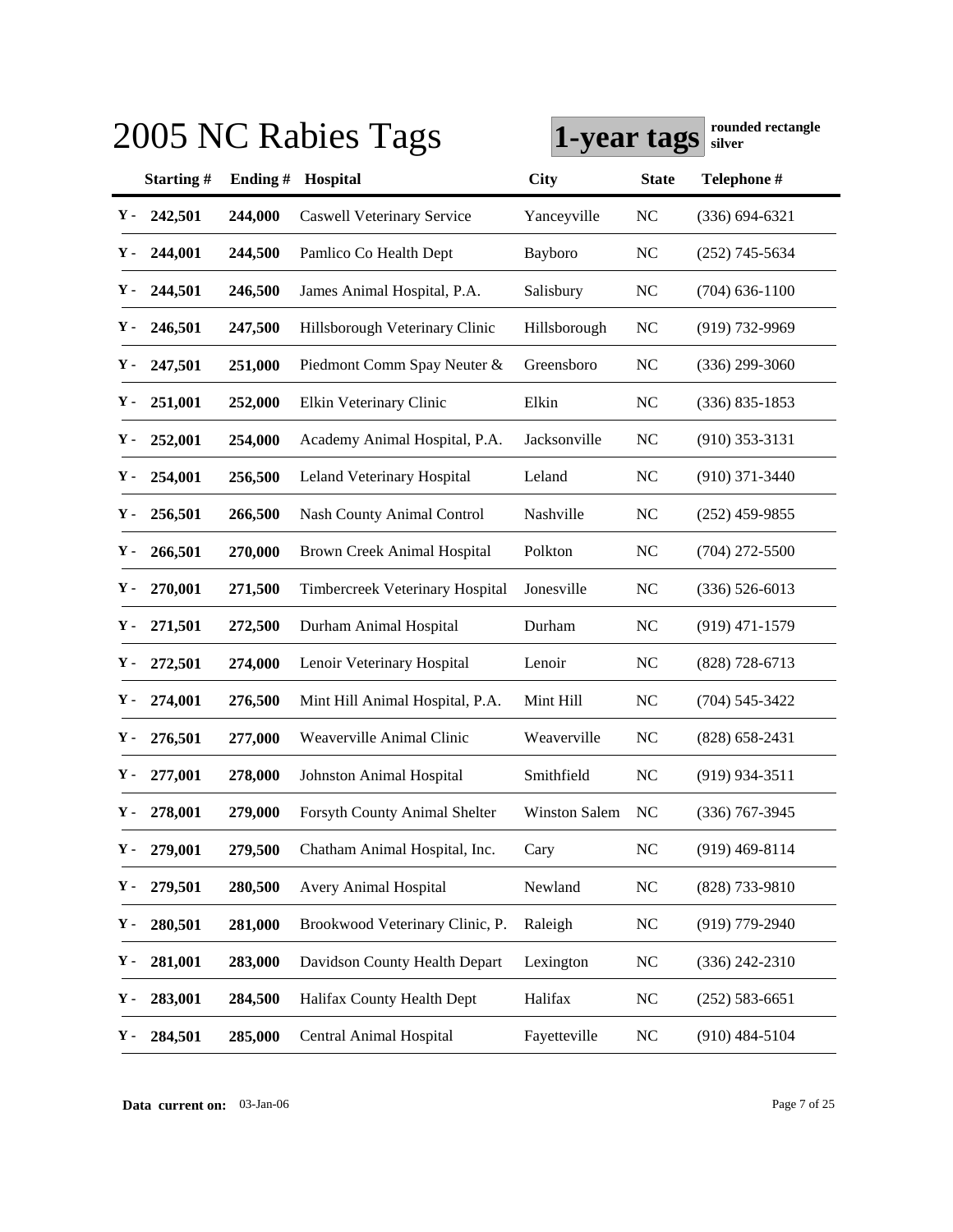|             |           |         | 2005 NC Rabies Tags                 | 1-year tags       |                | rounded rectangle<br>silver |
|-------------|-----------|---------|-------------------------------------|-------------------|----------------|-----------------------------|
|             | Starting# | Ending# | Hospital                            | <b>City</b>       | <b>State</b>   | Telephone #                 |
| Υ.          | 285,001   | 285,500 | Piedmont Veterinary Clinic          | Hillsborough      | <b>NC</b>      | $(919) 732 - 2569$          |
| Υ.          | 285,501   | 286,500 | Hickory Grove Animal Hospital       | Charlotte         | <b>NC</b>      | $(704)$ 563-5858            |
| Υ.          | 286,501   | 287,000 | <b>Plantation Animal Hospital</b>   | Matthews          | <b>NC</b>      | $(704)$ 841-2225            |
| Υ.          | 287,001   | 287,500 | Raleigh Cat Clinic                  | Raleigh           | <b>NC</b>      | $(919) 518 - 8013$          |
| Υ.          | 287,501   | 288,000 | Park Cedar Animal Hospital, P.A.    | Charlotte         | <b>NC</b>      | $(704)$ 541-3022            |
| Υ.          | 288,001   | 289,500 | Lannon's Animal Hospital            | Elizabeth City    | N <sub>C</sub> | $(252)$ 335-7708            |
| Υ.          | 289,501   | 290,500 | Bayleaf Veterinary Hospital, P.A.   | Raleigh           | <b>NC</b>      | $(919) 848 - 1926$          |
| Υ-          | 290,501   | 291,000 | Knightdale Animal Hospital          | Knightdale        | NC             | $(919)$ 261-8811            |
| Υ.          | 291,001   | 295,000 | Charlotte/Mecklenburg Animal C      | Charlotte         | N <sub>C</sub> | $(704)$ 336-6695            |
| Υ-          | 295,001   | 296,000 | Arendell Animal Hospital, P.A.      | Morehead City     | NC             | $(252)$ 726-4998            |
| Υ-          | 296,001   | 297,500 | <b>Stoney Creek Animal Hospital</b> | Charlotte         | N <sub>C</sub> | $(704)$ 717-0616            |
| Υ.          | 297,501   | 298,500 | Animal Care Hospital of Matthe      | Matthews          | N <sub>C</sub> | (704) 847-3647              |
| Υ-          | 298,501   | 299,000 | <b>Boulevard Animal Hospital</b>    | Raleigh           | <b>NC</b>      | $(919)$ 828-7468            |
| ү.          | 299,001   | 299,500 | 70 West Veterinary Hospital         | Havelock          | N <sub>C</sub> | (252) 447-9525              |
| Υ-          | 299,501   | 300,000 | Ridgeway Animal Clinic              | New Bern          | NC             | $(252)$ 633-1204            |
| Υ-          | 300,001   | 303,500 | Carolina Mobile Spay-Neuter Cli     | Angier            | N <sub>C</sub> | $(919)$ 906-7729            |
| ${\bf Y}$ - | 303,501   | 304,500 | Animal Ark Veterinary Hospital      | Clemmons          | NC             | $(336)$ 778-2738            |
| Υ.          | 304,501   | 305,500 | Falls Village Veterinary Hospital   | Raleigh           | <b>NC</b>      | $(919) 847 - 0141$          |
| Υ.          | 305,501   | 307,000 | Lake Country Animal Hospital        | Roanoke Rapids NC |                | $(252)$ 308-1882            |
| Υ-          | 307,001   | 308,500 | East Bend Animal Clinic             | East Bend         | NC             | $(336) 699 - 8344$          |
| Υ.          | 308,501   | 309,000 | Nicks Veterinary Hospital, P.A.     | Charlotte         | <b>NC</b>      | $(704)$ 523-8015            |
| Υ.          | 309,001   | 310,000 | Coddle Creek Animal Hospital        | Concord           | <b>NC</b>      | $(704)$ 795-9005            |
| Υ.          | 310,001   | 310,500 | Westside Animal Hospital            | Durham            | <b>NC</b>      | $(919)$ 383-5578            |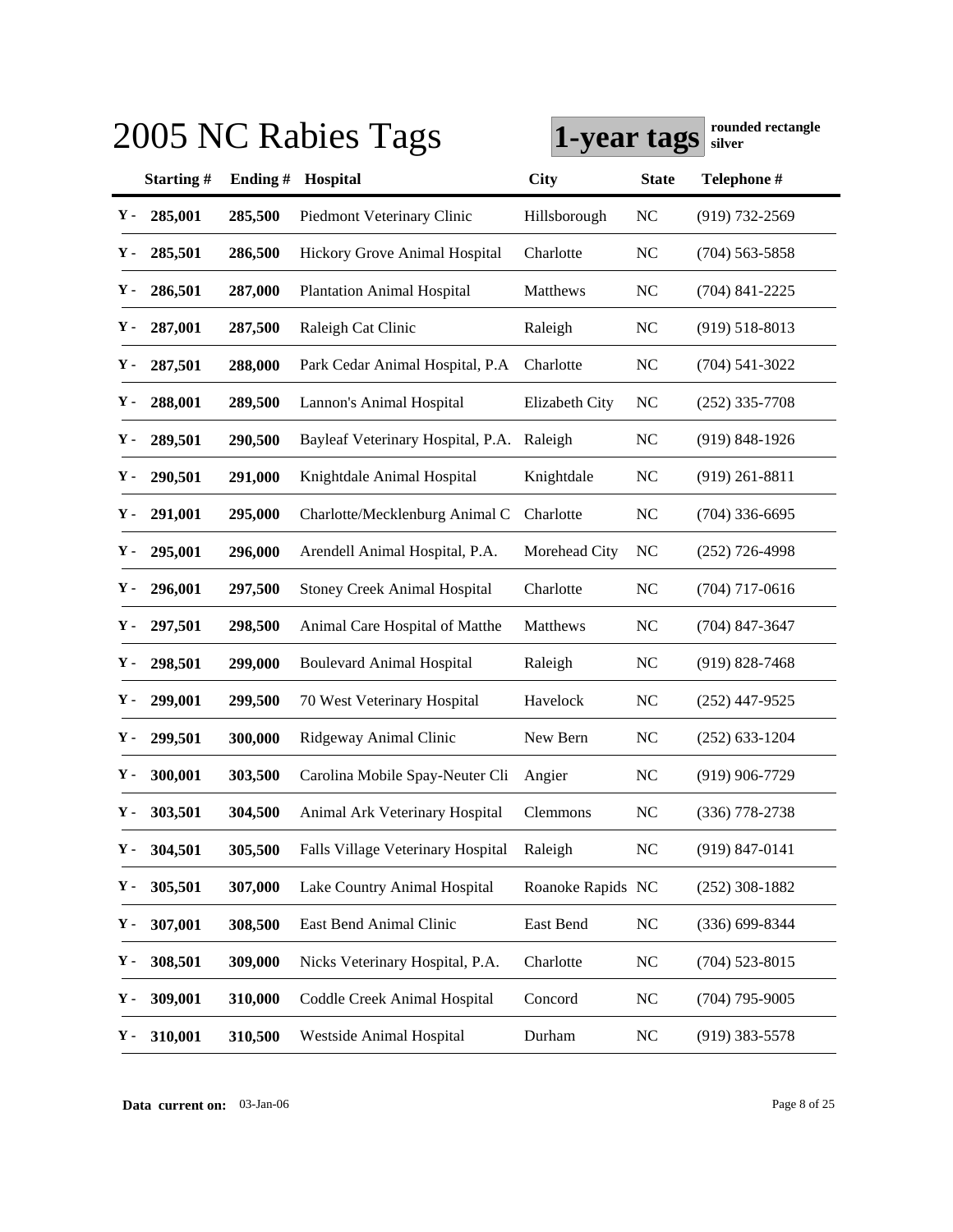|    |               |         | 2005 NC Rabies Tags                  | 1-year tags   |                | rounded rectangle<br>silver |
|----|---------------|---------|--------------------------------------|---------------|----------------|-----------------------------|
|    | Starting#     | Ending# | Hospital                             | <b>City</b>   | <b>State</b>   | Telephone #                 |
| Υ- | 310,501       | 312,500 | Elon Animal Hospital, Inc.           | Elon          | <b>NC</b>      | $(336) 584 - 3738$          |
| Υ. | 312,501       | 314,000 | Durham County Animal Shelter         | Durham        | N <sub>C</sub> | $(919) 560 - 0640$          |
| Υ. | 314,001       | 314,500 | Humane Society of Charlotte          | Charlotte     | N <sub>C</sub> | (704) 377-0534              |
| Υ. | 314,501       | 315,000 | Animal Health Care Center Charl      | Charlotte     | N <sub>C</sub> | $(704)$ 392-3259            |
| Υ. | 315,001       | 315,500 | Oak Grove Animal Hospital            | Durham        | <b>NC</b>      | $(919) 598 - 0001$          |
| Υ. | 315,501       | 316,100 | <b>Burke Animal Clinic</b>           | Morganton     | <b>NC</b>      | $(828)$ 437-0481            |
| Υ. | 316,101       | 317,300 | Stage Road Animal Hospital, P.A.     | Angier        | NC             | $(919) 639 - 3337$          |
| Υ. | 317,301       | 318,900 | Caldwell County Animal Control       | Lenoir        | N <sub>C</sub> | $(828)$ 757-8625            |
| Υ- | 318,901       | 319,700 | <b>Alexander County Animal Contr</b> | Taylorsville  | <b>NC</b>      | $(828) 632 - 1199$          |
| Υ. | 319,701       | 320,400 | Morehead Animal Hospital, P.A.       | Morehead City | NC             | $(252)$ 726-0181            |
| Υ. | 320,401       | 321,000 | <b>Tyrrell Animal Control</b>        | Columbia      | <b>NC</b>      | $(252)$ 796-1667            |
| Υ. | 321,001       | 322,200 | Cat Clinic of Cary                   | Cary          | <b>NC</b>      | $(919)$ 469-9000            |
| Υ- | 322,201       | 322,600 | Companion Animal Hospital, Inc.      | Shallotte     | N <sub>C</sub> | $(910)$ 754-7282            |
| Υ. | 322,601       | 324,700 | Indian Trail Animal Hospital         | Indian Trail  | NC             | $(704)$ 821-7040            |
| Υ. | 324,701       | 324,900 | <b>Stokes County Animal Shelter</b>  | Germanton     | N <sub>C</sub> | $(336)$ 994-2788            |
| Υ. | 324,901       | 325,600 | Parker Veterinary Hospital, P.A.     | Charlotte     | N <sub>C</sub> | $(704)$ 399-8304            |
|    | $Y - 325,601$ | 326,200 | Animal Care Clinic of Concord        | Concord       | NC             | $(704) 786 - 6669$          |
| Υ- | 326,201       | 328,300 | Cumberland County Health Dept.       | Fayetteville  | N <sub>C</sub> | $(910)$ 433-3673            |
| Υ- | 328,301       | 328,500 | Avian & Exotic Animal Care           | Raleigh       | <b>NC</b>      | (919) 844-9166              |
| Υ- | 328,501       | 329,100 | Greenock Farm Veterinary Hospi       | Midland       | <b>NC</b>      | $(704)$ 455-3004            |
| Υ- | 329,101       | 329,700 | Durant Road Animal Hospital &        | Raleigh       | NC             | $(919)$ 847-5533            |
| Υ- | 329,701       | 330,300 | <b>Currituck Humane Society</b>      | Maple         | <b>NC</b>      | $(919)$ 453-6807            |
| Υ. | 330,301       | 331,500 | Animal Hospital of Beulaville, P.    | Beulaville    | <b>NC</b>      | $(910)$ 298-8188            |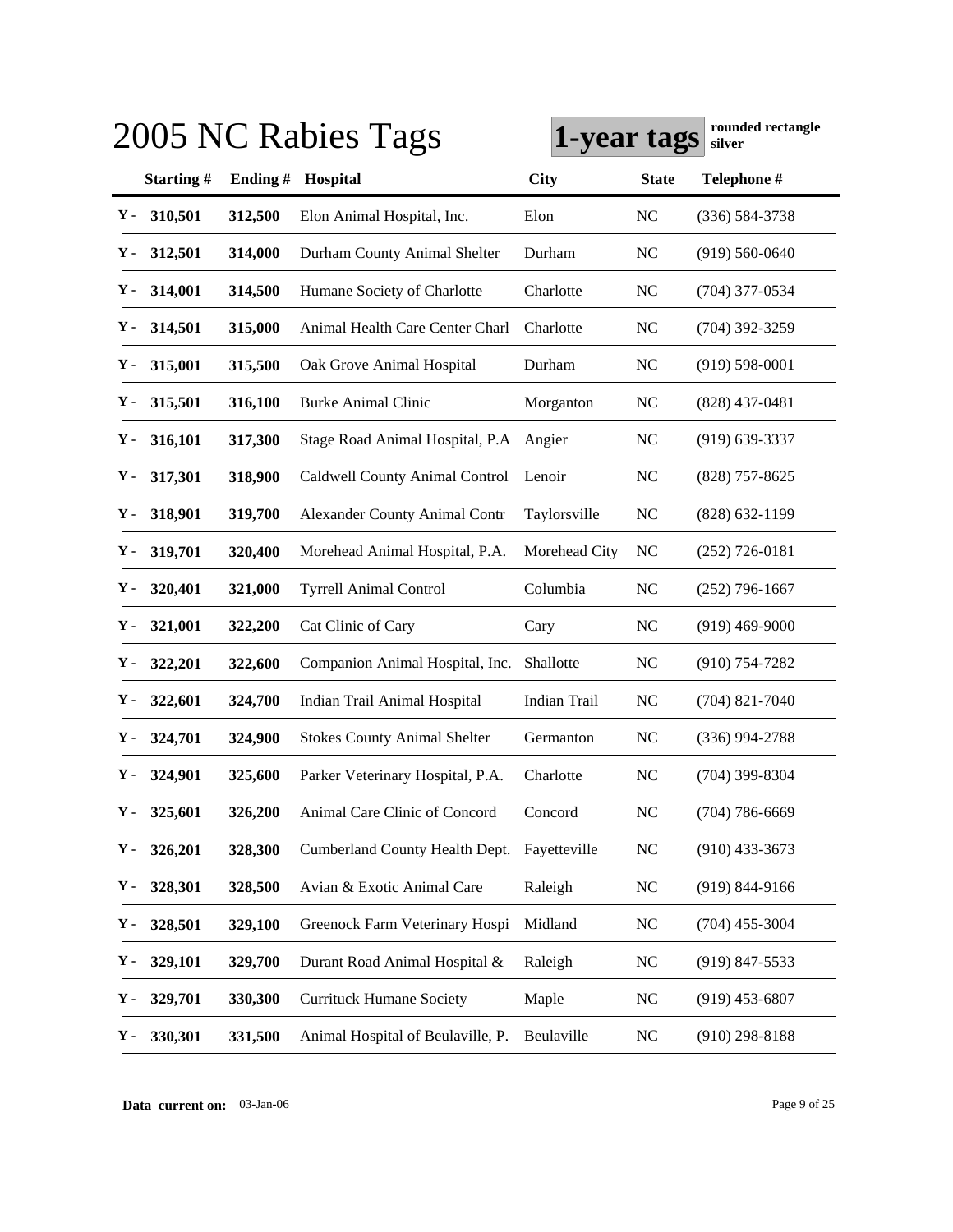|                |           |         | 2005 NC Rabies Tags                 | 1-year tags          |                | rounded rectangle<br>silver |
|----------------|-----------|---------|-------------------------------------|----------------------|----------------|-----------------------------|
|                | Starting# | Ending# | Hospital                            | City                 | <b>State</b>   | Telephone #                 |
| Υ-             | 331,501   | 332,300 | Monroe Animal Hospital, P.A.        | Monroe               | <b>NC</b>      | $(704)$ 289-5242            |
| Υ.             | 332,301   | 332,400 | Town of Matthews Animal Contr       | Matthews             | <b>NC</b>      | $(704)$ 847-3644            |
| Υ.             | 332,401   | 332,700 | Forsyth Humane Society              | <b>Winston Salem</b> | N <sub>C</sub> | $(336) 701 - 1303$          |
| Υ.             | 332,701   | 333,600 | Durham County Animal Control        | Durham               | <b>NC</b>      | $(919) 560 - 0630$          |
| Υ.             | 333,601   | 334,300 | <b>Armstrong Animal Clinic</b>      | Charlotte            | <b>NC</b>      | $(704)$ 334-1996            |
| Υ.             | 334,301   | 334,600 | Veterinary House Calls of Hickor    | Hickory              | <b>NC</b>      | (828) 345-1998              |
| Υ.             | 334,601   | 334,700 | Franklin County Health Departm      | Louisburg            | NC             | $(919)$ 496-8110            |
| Υ.             | 334,701   | 335,000 | Companion Animal Hospital of        | Raleigh              | <b>NC</b>      | $(919)$ 488-5300            |
| Υ.             | 335,001   | 336,200 | Macon County Public Health          | Franklin             | <b>NC</b>      | (828) 349-4136              |
| Υ.             | 336,201   | 336,300 |                                     |                      |                |                             |
| Υ.             | 336,301   | 337,500 | Northampton County Health Dep       | Jackson              | N <sub>C</sub> | $(252)$ 534-5841            |
| Υ.             | 337,501   | 338,100 | <b>Bullock Animal Clinic</b>        | New Bern             | <b>NC</b>      | $(252) 637 - 6161$          |
| Υ-             | 338,101   | 338,400 | Fairview Animal Hospital, P.A.      | Fairview             | N <sub>C</sub> | $(828)$ 628-3557            |
| Υ.             | 338,401   | 339,200 | Countryside Pet Hospital            | Conover              | NC             | $(828)$ 465-7387            |
| Υ.             | 339,201   | 339,400 | Cabarrus Pets Society, Inc.         | Concord              | N <sub>C</sub> | (704) 786-7729              |
| Υ.             | 339,401   | 339,500 | <b>Wilkes County Animal Control</b> | Wilkesboro           | N <sub>C</sub> | $(336)$ 903-7688            |
| $\mathbf{Y}$ - | 339,501   | 340,400 | Lake Cross Veterinary Hospital,     | Huntersville         | NC             | $(704)$ 948-6300            |
| Υ.             | 340,401   | 341,000 | Vance County Animal Shelter         | Henderson            | <b>NC</b>      | $(252)$ 492-3136            |
| Υ.             | 341,001   | 342,200 | Watauga Veterinary Hospital         | Boone                | <b>NC</b>      | (828) 297-3300              |
| Υ.             | 342,201   | 342,800 | Redwood Animal Hospital             | Asheville            | <b>NC</b>      | $(828)$ 298-1846            |
| Υ-             | 342,801   | 343,200 | Eno Animal Hospital                 | Durham               | <b>NC</b>      | $(919)$ 471-0308            |
| Υ-             | 343,201   | 343,500 | River City Animal Clinic            | Elizabeth City       | <b>NC</b>      | $(252)$ 338-5040            |
| Υ.             | 343,501   | 344,300 | All Creatures Small Animal Clini    | Rolesville           | <b>NC</b>      | $(919) 554 - 2222$          |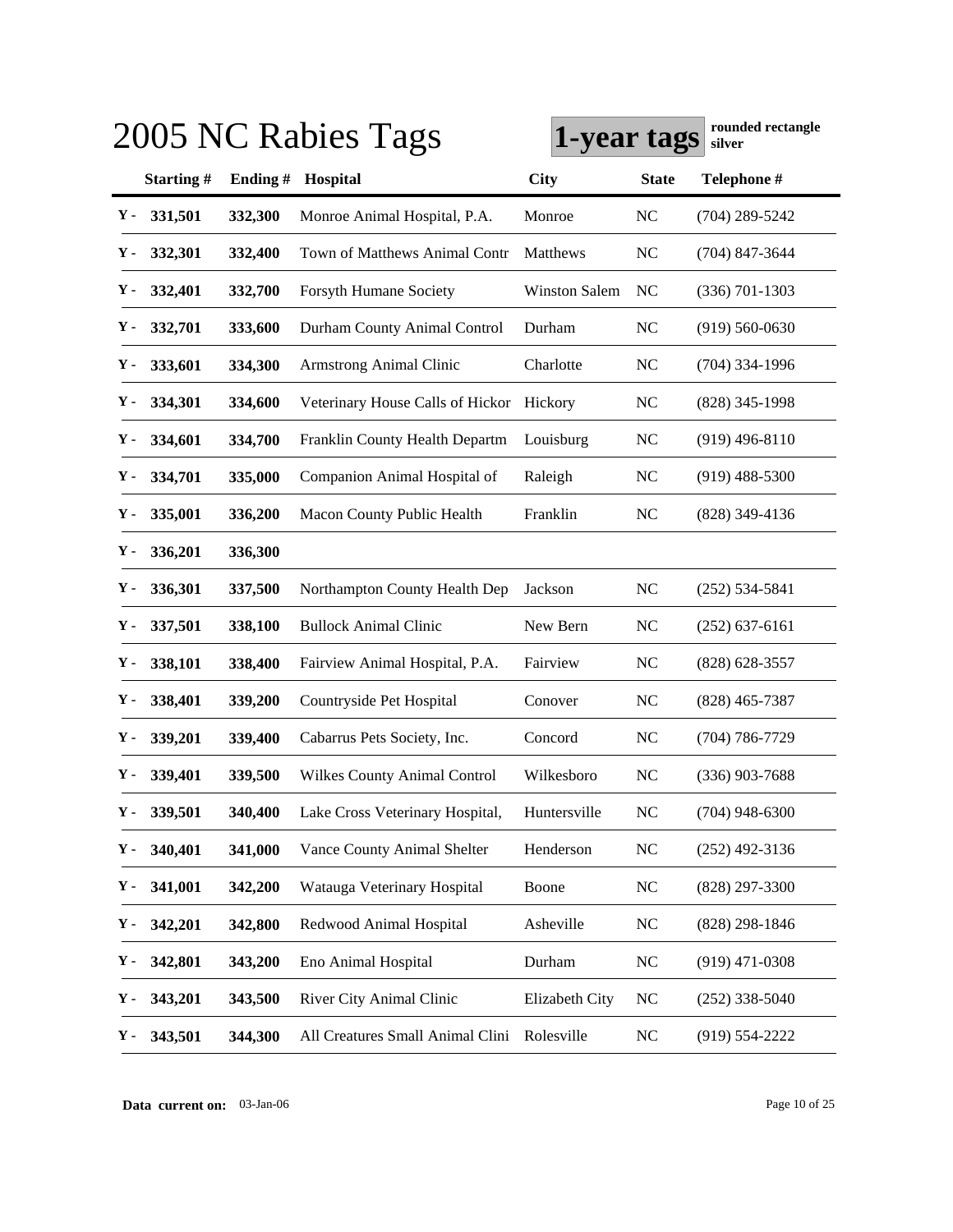|    |               |         | 2005 NC Rabies Tags                        | 1-year tags           |              | rounded rectangle<br>silver |
|----|---------------|---------|--------------------------------------------|-----------------------|--------------|-----------------------------|
|    | Starting#     | Ending# | Hospital                                   | <b>City</b>           | <b>State</b> | Telephone #                 |
| Υ. | 344,301       | 345,400 | <b>Carver Street Animal Hospital</b>       | Durham                | NC           | $(919)$ 477-7319            |
| Υ. | 345,401       | 346,200 | Just Cats Veterinary Hospital              | Wilmington            | <b>NC</b>    | $(910)$ 792-9996            |
| Υ. | 346,201       | 346,400 | Greenwood Veterinary Hospital,             | Raleigh               | <b>NC</b>    | $(919)$ 544-8297            |
| Υ- | 346,401       | 346,500 | tags lost in transit                       |                       | NC           | if tags found, call us      |
| Υ. | 346,501       | 346,700 | Crepe Myrtle Animal Hospital               | Angier                | <b>NC</b>    | $(919)$ 639-8387            |
| Υ. | 346,701       | 346,800 | <b>Triangle PETS</b>                       | Durham                | NC           | $(919)$ 489-0615            |
| γ. | 346,801       | 346,900 | Mount Herman Animal Clinic                 | Danville              | VA           | (434) 886-2499              |
| Υ. | 346,901       | 347,100 | Wilkinson Animal Hospital, P.A.            | Gastonia              | <b>NC</b>    | $(704)$ 824-9876            |
| γ. | 347,101       | 347,700 | Orange Co Animal Control                   | Hillsborough          | NC           | $(919)$ 245-2081            |
| γ. | 347,701       | 348,300 | Creature Comforts Animal Hospit Cary       |                       | NC           | $(919)$ 387-3435            |
| Υ. | 348,301       | 349,500 | Newton Veterinary Clinic                   | Newton                | NC           | $(828)$ 464-5020            |
| γ. | 349,501       | 349,600 | All Walks of Life Mobile Vet. Se           | <b>Willow Springs</b> | NC           | $(919)$ 567-2965            |
| γ. | 349,601       | 349,900 | James Landing Veterinary Hospit            | Jamestown             | NC           | $(336) 852 - 9800$          |
| Υ. | 349,901       | 350,000 | Paws & Claws Mobile Vet                    | Huntersville          | NC           | $(704)$ 779-4200            |
| Υ- | 350,001       | 350,300 | North College Road Animal Hos              | Wilmington            | NC           | $(910)$ 452-2273            |
| Υ- | 350,301       | 350,600 | <b>Six Forks Animal Hospital</b>           | Raleigh               | NC           | $(919)$ 847-5854            |
|    | $Y - 350,601$ | 350,700 | Holmes Mobile Veterinary Servic Banner Elk |                       | NC           | $(828)$ 266-3959            |
| Υ. | 350,701       | 351,000 | Fisher Veterinary Hospital, P.A.           | Raleigh               | NC           | $(919) 790 - 0412$          |
| γ. | 351,001       | 351,200 | Pet-Vet House Call Practice, P.A.          | Raleigh               | NC           | $(919) 676 - 3130$          |
| Υ- | 351,201       | 352,600 | Timberlyne Animal Clinic, Inc.             | Chapel Hill           | NC           | $(919)$ 968-3047            |
| Υ- | 352,601       | 353,300 | Mitchell Veterinary Clinic, P.A.           | Spruce Pine           | NC           | $(828)$ 765-6039            |
| Υ. | 353,301       | 353,500 | All Creatures Pet Hospital                 | Stanley               | NC           | $(704)$ 263-1366            |
| Υ. | 353,501       | 353,600 | Carolina Vet. Spec. Huntersville           | Huntersville          | NC           | $(704)$ 949-1100            |

**Data current on:** 03-Jan-06 Page 11 of 25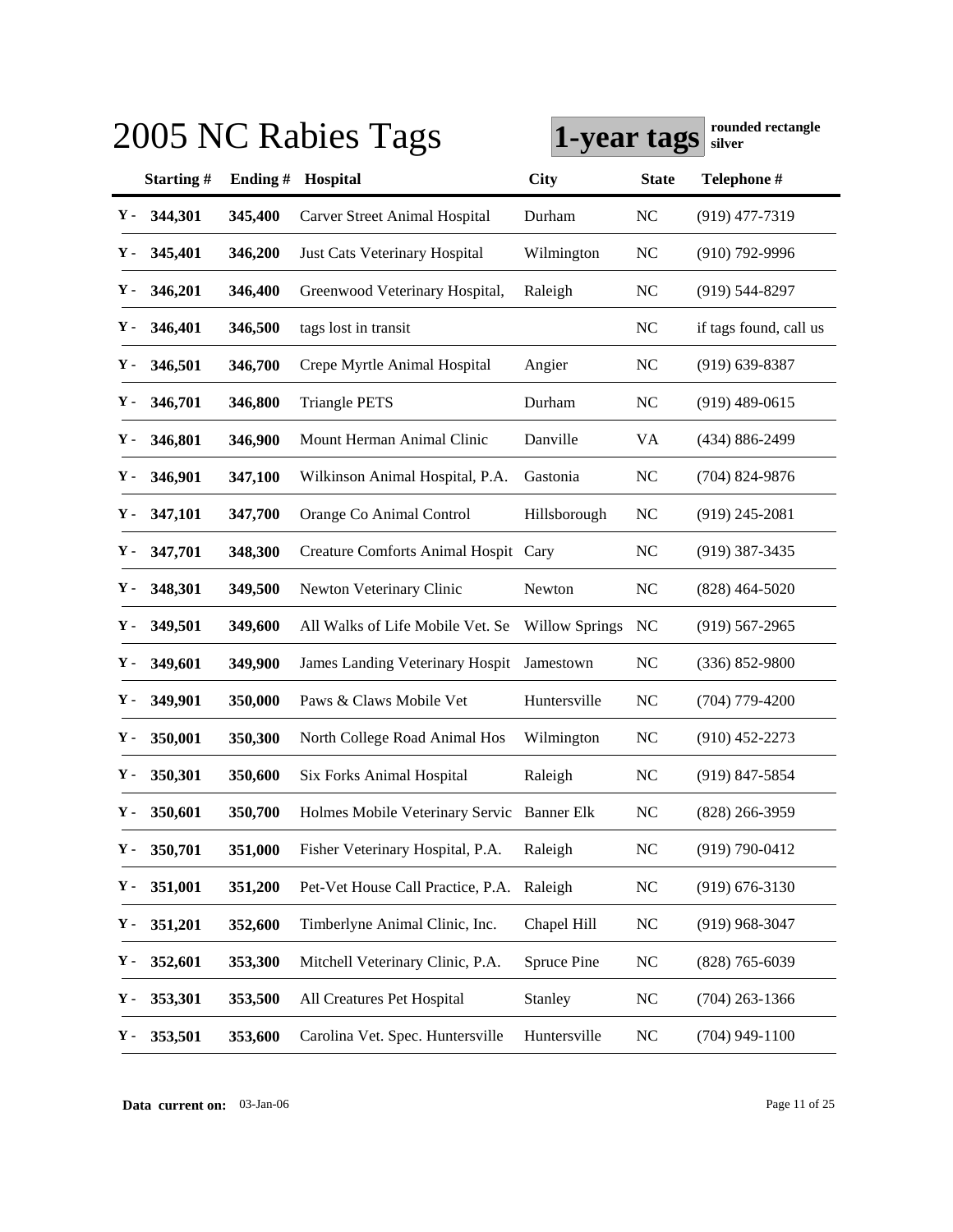|             |           |         | 2005 NC Rabies Tags                        | 1-year tags   |              | rounded rectangle<br>silver |
|-------------|-----------|---------|--------------------------------------------|---------------|--------------|-----------------------------|
|             | Starting# | Ending# | Hospital                                   | <b>City</b>   | <b>State</b> | Telephone #                 |
| Υ.          | 353,601   | 353,800 | Southeast Community Animal Ho              | Greensboro    | <b>NC</b>    | $(336) 674 - 1002$          |
| Υ.          | 353,801   | 355,000 | Chatham Veterinary Service, P.A            | Siler City    | NC           | $(919) 742 - 4441$          |
| Υ.          | 355,001   | 355,400 | Commonwealth Animal Hospital               | Charlotte     | <b>NC</b>    | $(704)$ 370-0767            |
| Υ.          | 355,401   | 356,100 | <b>Community Animal Hospital</b>           | Wendell       | <b>NC</b>    | $(919)$ 365-6302            |
| Υ.          | 356,101   | 356,300 | Springs Road Animal Hospital               | Hickory       | <b>NC</b>    | $(828)$ 256-2151            |
| Υ.          | 356,301   | 356,600 | Cleveland School Animal Hospit             | Garner        | <b>NC</b>    | $(919)$ 662-7387            |
| Υ.          | 356,601   | 356,700 | Gaston Veterinary Hospital Asso            | Gastonia      | <b>NC</b>    | $(704)$ 864-5739            |
| Y -         | 356,701   | 357,500 | Burlington Road Animal Hospital            | Greensboro    | <b>NC</b>    | $(336)$ 375-3939            |
| Y -         | 357,501   | 359,100 | North Wake Animal Hospital                 | Wake Forest   | <b>NC</b>    | $(919) 556 - 1121$          |
| Y -         | 359,101   | 359,400 | <b>Weddington Animal Hospital</b>          | Matthews      | <b>NC</b>    | $(704)$ 847-8466            |
| Y -         | 359,401   | 359,500 | Oriental Pet Clinic                        | Oriental      | <b>NC</b>    | $(252)$ 249-2775            |
| Y -         | 359,501   | 359,800 | Caring Hearts Animal Hospital              | Matthews      | <b>NC</b>    | $(704)$ 893-2799            |
| Y -         | 359,801   | 360,200 | Hilltop Animal Hospital                    | Fuquay-Varina | NC           | $(919) 552 - 5232$          |
| Υ.          | 360,201   | 360,300 | Bar None Mobile Veterinary Serv            | Clayton       | <b>NC</b>    | $(919)$ 772-9400            |
| Y -         | 360,301   | 360,400 | Applewood Veterinary Hospital,             | Dallas        | <b>NC</b>    | $(704)$ 922-0532            |
| ү.          | 360,401   | 360,700 | West Cary Animal Hospital                  | Cary          | <b>NC</b>    | $(919)$ 303-1611            |
| ${\bf Y}$ - | 360,701   | 362,100 | Animal Hospital of Kannapolis              | Kannapolis    | NC           | $(704)$ 938-4606            |
| Υ.          | 362,101   | 362,900 | <b>Locust Animal Clinic</b>                | Locust        | NC           | $(704) 888 - 6590$          |
| Υ-          | 362,901   | 364,100 | <b>Coastal Animal Hospital</b>             | Kitty Hawk    | <b>NC</b>    | $(252)$ 261-3960            |
| Υ-          | 364,101   | 364,200 | Mobile Veter. Care of South Char Charlotte |               | NC           | $(704)$ 458-4928            |
| Υ-          | 364,201   | 364,900 | Academy Veterinary Hospital-Du Durham      |               | NC           | $(919) 688 - 6628$          |
| Υ-          | 364,901   | 365,700 | <b>Atrium Animal Hospital</b>              | Charlotte     | <b>NC</b>    | $(704) 542 - 2000$          |
| Υ-          | 365,701   | 366,400 | Wayne County Animal Control                | Goldsboro     | $\rm NC$     | $(919) 731 - 1439$          |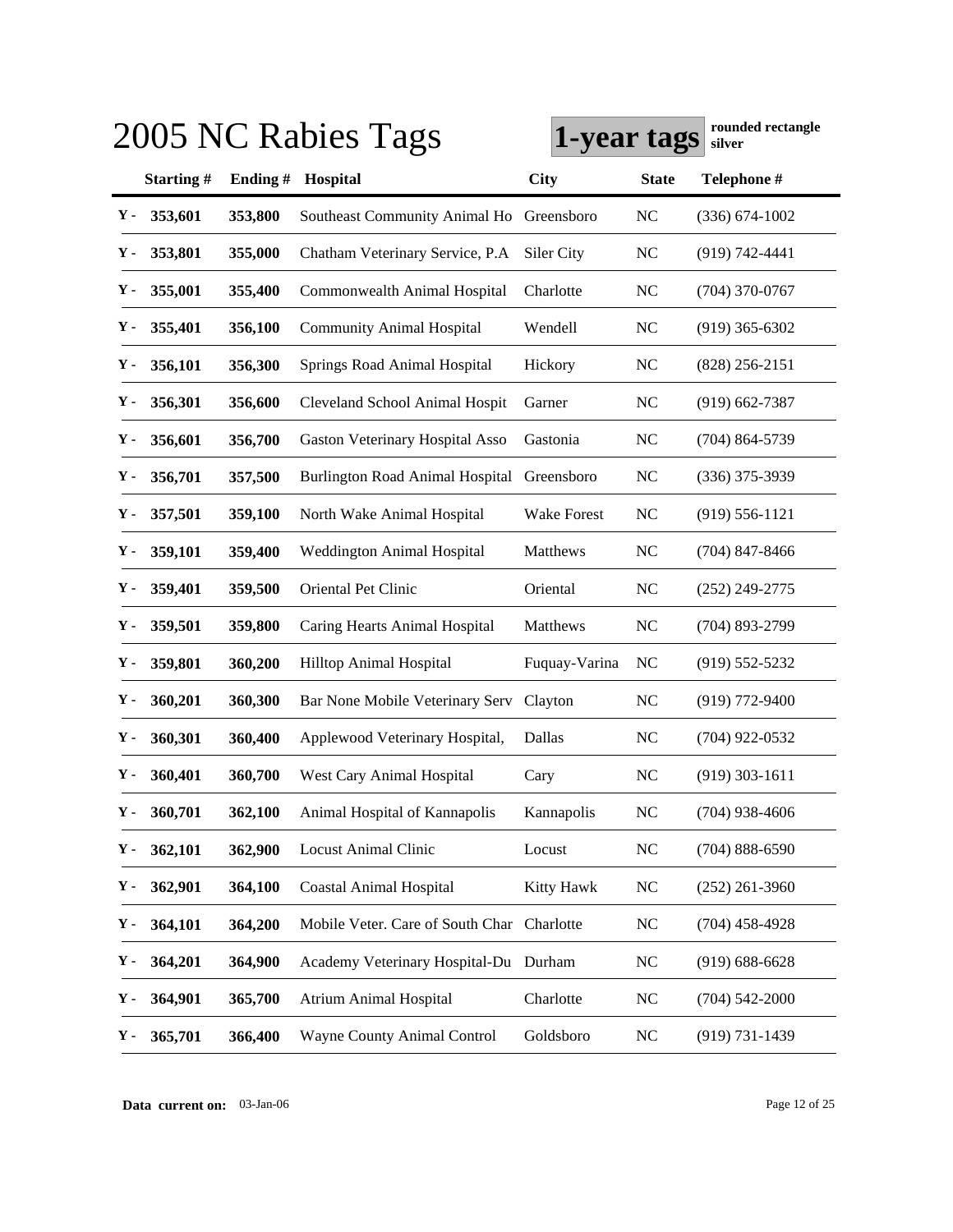|    |               |         | 2005 NC Rabies Tags                            | 1-year tags           |              | rounded rectangle<br>silver |
|----|---------------|---------|------------------------------------------------|-----------------------|--------------|-----------------------------|
|    | Starting#     | Ending# | Hospital                                       | <b>City</b>           | <b>State</b> | Telephone #                 |
| Υ- | 366,401       | 366,700 | <b>Butner Veterinary Clinic</b>                | <b>Butner</b>         | NC           | $(919) 575 - 6210$          |
| Υ. | 366,701       | 366,800 | NCSU, CVM, Lab Animal Resou                    | Raleigh               | NC           | $(919)$ 513-6280            |
| Υ. | 366,801       | 366,900 | Clarksville Veterinary Clinic                  | Clarksville           | VA           | $(434)$ 374-0166            |
| γ. | 366,901       | 367,000 | Brandywine Equine Clinic                       | Apex                  | NC           | $(919)$ 362-1345            |
| Υ. | 367,001       | 367,100 | Dr. Kate's Mobile Veterinary Pra               | Raleigh               | <b>NC</b>    | $(919) 832 - 2000$          |
| Υ. | 367,101       | 367,700 | <b>Wellington Animal Hospital</b>              | Cary                  | NC           | $(919) 851 - 7475$          |
| γ. | 367,701       | 371,300 | X-Way Road Animal Hospital                     | Laurinburg            | NC           | $(910)$ 276-5300            |
| Υ. | 371,301       | 371,400 | <b>Healing Springs Animal Hospital</b>         | Galax                 | VA           | $(276)$ 236-5103            |
| γ. | 371,401       | 371,800 | Carteret Animal Hospital                       | <b>Beaufort</b>       | NC           | $(252)$ 728-7600            |
| γ. | 371,801       | 371,900 | Large Animal Health Services, In               | Asheboro              | <b>NC</b>    | $(336) 629 - 8910$          |
| Υ. | 371,901       | 372,500 | tags lost in transit                           |                       | NC           | if tags found, call us      |
| Υ. | 372,501       | 374,300 | Ashe Animal Clinic                             | Jefferson             | NC           | $(336)$ 246-2341            |
| Υ. | 374,301       | 375,000 | Cornwallis Road Animal Hospital Durham         |                       | NC           | $(919)$ 489-9194            |
| Υ. | 375,001       | 375,300 | Falconbridge Animal Hospital                   | Chapel Hill           | NC           | $(919)$ 403-5591            |
| Υ- | 375,301       | 376,100 | Banfield Pet Hospital Jacksonvill Jacksonville |                       | NC           | $(910)$ 938-1627            |
| Υ- | 376,101       | 376,400 | Greater Charlotte Mobile Veterin               | Charlotte             | NC           | $(704)$ 522-0677            |
|    | $Y - 376,401$ | 376,700 | Banfield Pet Hospital- Wake Fore Wake Forest   |                       | NC           | $(919) 562 - 3852$          |
| Υ. | 376,701       | 376,900 | Banfield Pet Hospital #1095                    | Mooresville           | NC           | $(704)$ 799-3812            |
| γ. | 376,901       | 377,100 | Catawba Heights Animal Hospita                 | Belmont               | NC           | $(704)$ 827-0616            |
| Υ. | 377,101       | 377,700 | Mid-Way Veterinary Clinic                      | <b>Bear Creek</b>     | <b>NC</b>    | $(919) 837 - 2904$          |
| Υ. | 377,701       | 378,100 | Berkeley Veterinary Clinic                     | Goldsboro             | NC           | $(919)$ 778-5398            |
| Υ. | 378,101       | 378,200 | Carolina Equine Clinic                         | <b>Southern Pines</b> | NC           | $(910) 692 - 8680$          |
| Υ- | 378,201       | 380,000 | Vets for Pets Animal Hospital of               | Dunn                  | NC           | $(910) 892 - 3540$          |

**Data current on:** 03-Jan-06 Page 13 of 25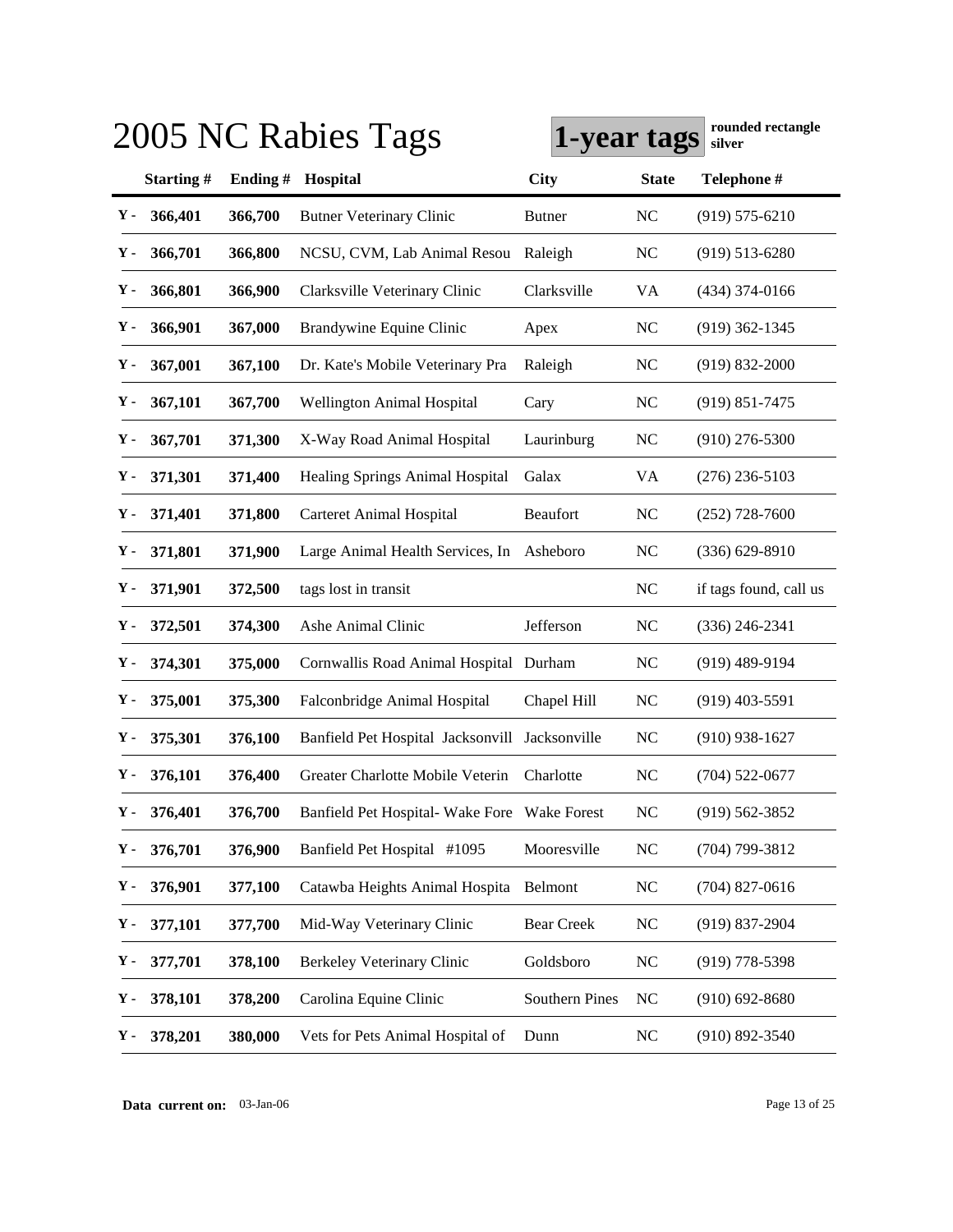|               |               |         | 2005 NC Rabies Tags                       | 1-year tags           |                | rounded rectangle<br>silver |
|---------------|---------------|---------|-------------------------------------------|-----------------------|----------------|-----------------------------|
|               | Starting#     | Ending# | Hospital                                  | <b>City</b>           | <b>State</b>   | Telephone #                 |
| Υ-            | 380,001       | 380,600 | McDowell Veterinary Clinic                | Marion                | N <sub>C</sub> | $(828) 652 - 8471$          |
| Υ.            | 380,601       | 380,700 | Linda East, DVM                           | Greensboro            | <b>NC</b>      | $(336)$ 218-0853            |
| Υ.            | 380,701       | 380,900 | Richard D. Kirkman, D.V.M.                | Siler City            | <b>NC</b>      | $(919) 742 - 5500$          |
| Υ.            | 380,901       | 381,000 | Southern Pines Equine Associate           | <b>Southern Pines</b> | N <sub>C</sub> | $(910)$ 692-8640            |
| Υ.            | 381,001       | 381,800 | Sandhill Veterinary Hospital              | <b>Southern Pines</b> | NC             | $(910)$ 692-3551            |
| Υ.            | 381,801       | 382,100 | Animal Kingdom Veterinary Hos             | Cary                  | <b>NC</b>      | $(919)$ 460-9111            |
| Υ.            | 382,101       | 382,300 | Veterinary Express Mobile Clinic          | Raleigh               | <b>NC</b>      | $(919)$ 577-2243            |
| Υ.            | 382,301       | 382,400 | After Hours Animal Emergency              | Raleigh               | NC             | $(919) 781 - 5145$          |
| Υ.            | 382,401       | 382,600 | Warrenton Animal Clinic                   | Warrenton             | NC             | $(252)$ 257-0737            |
| Υ.            | 382,601       | 383,400 | Cozy Cat Veterinary Hospital              | Raleigh               | NC             | $(919)$ 571-9007            |
| Υ.            | 383,401       | 383,800 | The Carolinas Animal Hospital             | Charlotte             | NC             | $(704) 588 - 9788$          |
| Υ.            | 383,801       | 384,100 | Cary Veterinary Hospital                  | Cary                  | NC             | $(919)$ 469-0947            |
| Υ.            | 384,101       | 384,400 | Freer Animal Hospital                     | Mt. Airy              | N <sub>C</sub> | (336) 786-5197              |
| Υ.            | 384,401       | 385,000 | <b>Stanly Animal Clinic</b>               | New London            | NC             | $(704)$ 982-8611            |
| Υ.            | 385,001       | 385,900 | Porters Neck Veterinary Hospital          | Wilmington            | N <sub>C</sub> | $(910) 686 - 6297$          |
| Υ.            | 385,901       | 386,600 | The Nicks Road Veterinary Clini           | Mebane                | NC             | $(919)$ 304-2337            |
|               | $Y - 386,601$ | 386,700 | UNC-Chapel Hill                           | Chapel Hill           | NC             | $(919)$ 966-2906            |
| $\mathbf Y$ - | 386,701       | 386,900 | Large Animal Medicine and Surg            | Salisbury             | <b>NC</b>      | $(704)$ 637-0546            |
| $\mathbf Y$ - | 386,901       | 387,500 | Burlington Animal Shelter/Adopt Haw River |                       | <b>NC</b>      | $(336) 578 - 0343$          |
| Υ-            | 387,501       | 387,900 | Academy East Veterinary Hospit            | Fuquay-Varina         | <b>NC</b>      | $(919) 552 - 1040$          |
| Υ.            | 387,901       | 388,700 | <b>Banfield Pet Hospital Matthews</b>     | Matthews              | <b>NC</b>      | $(704)$ 847-7001            |
| Υ.            | 388,701       | 389,800 | Morganton Animal Clinic                   | Morganton             | <b>NC</b>      | $(828)$ 433-9265            |
| Υ-            | 389,801       | 391,000 | Fuquay Veterinary Hospital                | Fuquay-Varina         | <b>NC</b>      | $(919) 552 - 7200$          |

**Data current on:** 03-Jan-06 Page 14 of 25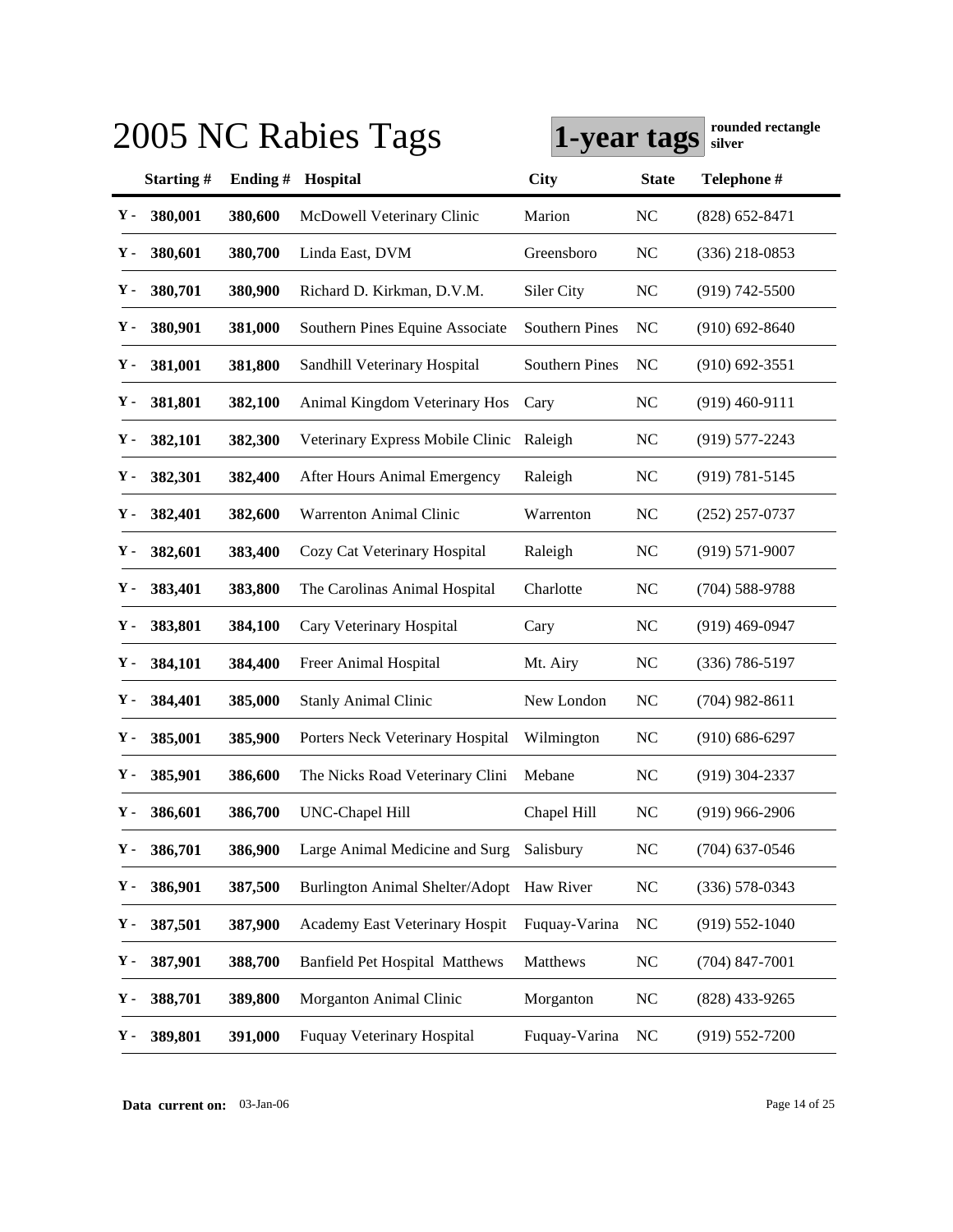|       |           |         | 2005 NC Rabies Tags                        | 1-year tags  |                | rounded rectangle<br>silver |
|-------|-----------|---------|--------------------------------------------|--------------|----------------|-----------------------------|
|       | Starting# | Ending# | Hospital                                   | <b>City</b>  | <b>State</b>   | Telephone #                 |
| Υ.    | 391,001   | 391,100 | Close Calls, PLLC                          | Raleigh      | <b>NC</b>      | $(919) 749 - 3590$          |
| Υ.    | 391,101   | 391,200 | Lineberger Veterinary Hospital             | Gastonia     | N <sub>C</sub> | $(704)$ 824-8451            |
| Υ.    | 391,201   | 392,100 | SouthPark Animal Hospital                  | Charlotte    | N <sub>C</sub> | $(704)$ 523-3457            |
| Υ.    | 392,101   | 392,800 | Lake Pine Animal Hospital                  | Apex         | <b>NC</b>      | $(919)$ 380-1157            |
| Υ.    | 392,801   | 392,900 | Healthy Pets Mobile Vet                    | Raleigh      | <b>NC</b>      | $(919)$ 329-7387            |
| Υ.    | 392,901   | 393,000 | After Hours Veterinary Emergen             | Greensboro   | NC             | $(336) 851 - 1990$          |
| Υ.    | 393,001   | 393,200 | Asheville Veterinary House Call            | Asheville    | N <sub>C</sub> | $(828)$ 254-2221            |
| Y -   | 393,201   | 393,300 | <b>Livestock Veterinary Services</b>       | Kinston      | NC             | $(252)$ 527-4960            |
| Υ-    | 393,301   | 393,700 | Cumberland Animal Hospital, P.             | Fayetteville | NC             | $(910) 822 - 3337$          |
| Υ-    | 393,701   | 394,000 | Armadale Animal Hospital                   | Raleigh      | N <sub>C</sub> | $(919) 518 - 1744$          |
| Y -   | 394,001   | 394,400 | Woodlawn Animal Hospital, P.A.             | Charlotte    | N <sub>C</sub> | (704) 523-3576              |
| Υ-    | 394,401   | 395,000 | Mebane Pet Clinic                          | Mebane       | N <sub>C</sub> | $(919)$ 304-5200            |
| Υ-    | 395,001   | 395,600 | Archdale Animal Hospital, P.A.             | Charlotte    | NC             | $(704)$ 552-2333            |
| Y -   | 395,601   | 396,000 | Mitchell Mill Animal Hospital              | Raleigh      | NC             | $(919)$ 266-8177            |
| Υ-    | 396,001   | 396,400 | Greene County Health Dept                  | Snow Hill    | N <sub>C</sub> | $(252)$ 747-8183            |
| Υ-    | 396,401   | 396,500 | Carolina Cat Clinic                        | Gastonia     | N <sub>C</sub> | $(704)$ 865-5554            |
| $Y -$ | 396,501   | 396,700 | Dr. Bradlers' Animal House Calls Hampstead |              | NC             | $(910)$ 686-4806            |
| Υ.    | 396,701   | 396,800 | Animal Medical Clinic of South             | South Boston | VA             | $(434)575 - 0034$           |
| Υ.    | 396,801   | 396,900 | Flat River Veterinary Hospital             | Rougemont    | N <sub>C</sub> | $(919)$ 477-4210            |
| Υ-    | 396,901   | 397,000 | Veterinary Spec Hospital of the C          | Cary         | <b>NC</b>      | $(919)$ 233-4911            |
| Υ-    | 397,001   | 397,100 | Phillips Animal Medical Hospital           | Gastonia     | <b>NC</b>      | $(704)$ 867-3514            |
| Υ-    | 397,101   | 397,200 | Eastern Equine Veterinary Clinic           | Walstonburg  | <b>NC</b>      | $(252)$ 753-3162            |
| Υ-    | 397,201   | 397,500 | <b>Crestview Veterinary Hospital</b>       | Marion       | <b>NC</b>      | $(828) 659 - 2060$          |

**Data current on:** 03-Jan-06 Page 15 of 25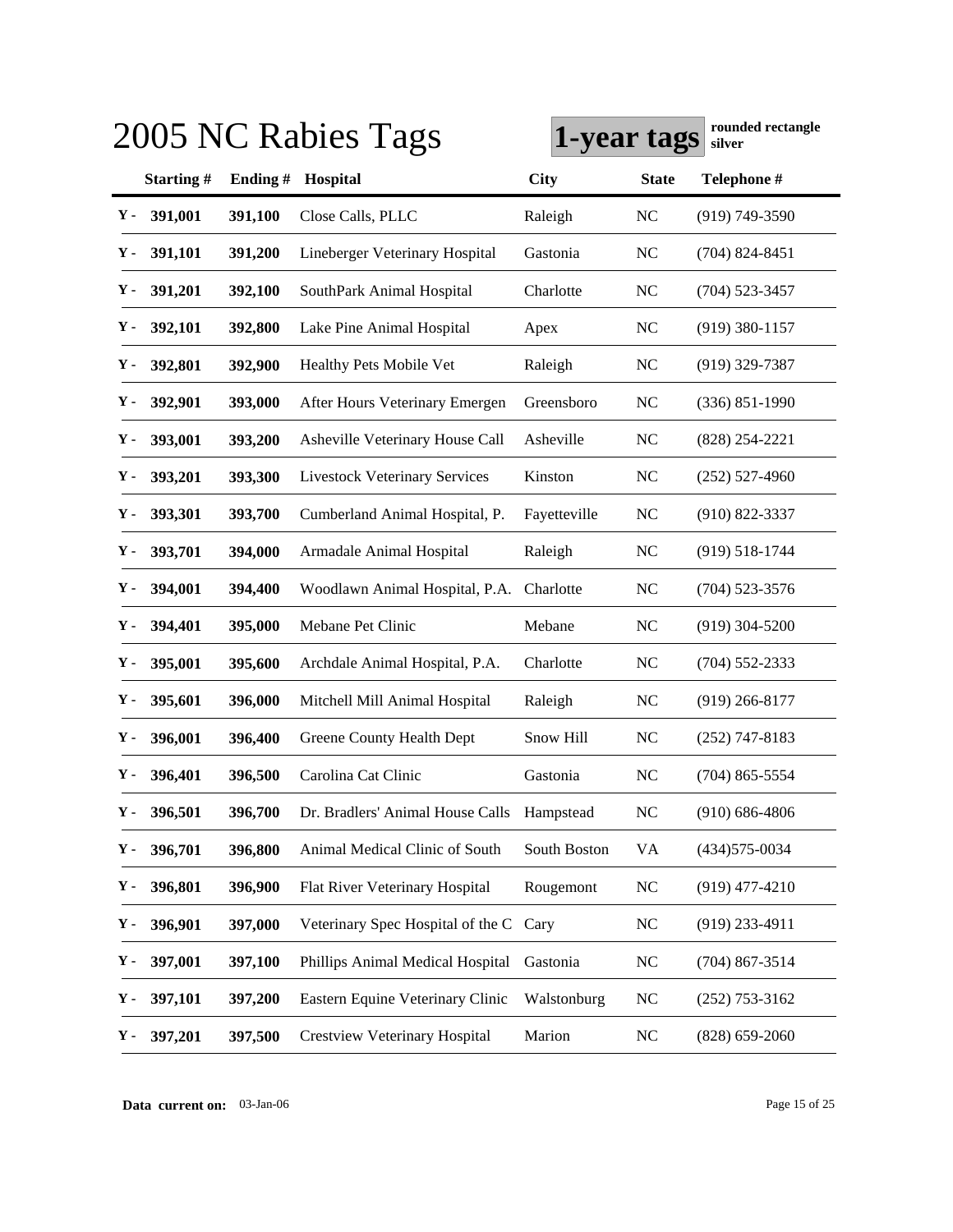|               |                  |         | 2005 NC Rabies Tags                          | 1-year tags  |                | rounded rectangle<br>silver |
|---------------|------------------|---------|----------------------------------------------|--------------|----------------|-----------------------------|
|               | <b>Starting#</b> | Ending# | Hospital                                     | <b>City</b>  | <b>State</b>   | Telephone #                 |
| Υ-            | 397,501          | 397,800 | Foothills Mobile Veterinary Servi Marion     |              | <b>NC</b>      | $(828)$ 738-3883            |
| Υ.            | 397,801          | 400,200 | Pamlico Animal Hospital, P.A.                | Washington   | <b>NC</b>      | $(252)$ 946-2834            |
| Υ.            | 400,201          | 400,600 | Banfield Pet Hospital #600                   | Durham       | <b>NC</b>      | $(919)$ 402-8801            |
| Υ-            | 400,601          | 400,700 | Karen Jordan, DVM Large An. V                | Siler City   | <b>NC</b>      | $(919)$ 663-5996            |
| Υ-            | 400,701          | 401,600 | Piedmont Veterinary Clinic                   | Mebane       | <b>NC</b>      | $(919) 563 - 6080$          |
| Υ-            | 401,601          | 402,000 | <b>Bridges Mobile Services</b>               | Grover       | <b>NC</b>      | $(704)$ 937-3300            |
| Υ-            | 402,001          | 402,300 | Pleasant Garden Animal Hospital              | Greensboro   | <b>NC</b>      | $(336)$ 273-9659            |
| Υ.            | 402,301          | 402,400 | House Call Practice For Pets                 | Raleigh      | <b>NC</b>      | $(919) 874 - 7406$          |
| Υ.            | 402,401          | 402,600 | Mountain Laurel Mobile Vet. Ser              | Lenoir       | <b>NC</b>      | $(828)$ 758-7860            |
| Υ.            | 402,601          | 402,900 | Tabbs Creek Animal Hospital                  | Oxford       | NC             | $(919) 690 - 0024$          |
| Υ-            | 402,901          | 405,200 | Alexander Co. Veterinary Service             | Taylorsville | NC             | $(828)$ 632-8742            |
| Υ-            | 405,201          | 405,300 | Mobile Large Animal Veterinary               | Cornelius    | <b>NC</b>      | $(704)$ 895-8820            |
| Υ-            | 405,301          | 405,600 | Hight Veterinary Hospital, P.A.              | Charlotte    | <b>NC</b>      | $(704)$ 595-9377            |
| Υ.            | 405,601          | 405,900 | Animal Care Clinic of Laurinbur              | Laurinburg   | <b>NC</b>      | $(910)$ 277-7231            |
| Υ-            | 405,901          | 406,000 | Brentwood Veterinary Center, P.              | Wilson       | <b>NC</b>      | $(252)$ 243-6252            |
| Υ-            | 406,001          | 408,400 | Banfield Pet Hospital Garner #5              | Garner       | <b>NC</b>      | $(919)$ 661-1926            |
| Y -           | 408,401          | 408,600 | Latitude 36 Mobile Veterinary Se Walnut Cove |              | <b>NC</b>      | $(336)$ 593-5422            |
| Υ-            | 408,601          | 408,800 | Lexington Large Animal Medicin Lexington     |              | NC             | $(336)$ 787-4901            |
| Υ-            | 408,801          | 408,900 | Sherri Harrison, DVM                         | Wake Forest  | <b>NC</b>      | $(919)$ 427-9247            |
| γ.            | 408,901          | 409,200 | South Robeson Veterinary Clinic              | Fairmont     | N <sub>C</sub> | $(910) 628 - 7178$          |
| γ.            | 409,201          | 409,900 | Piper Glen Animal Hospital                   | Charlotte    | N <sub>C</sub> | $(704) 541 - 7171$          |
| Υ.            | 409,901          | 410,300 | Hemlock Bluffs Animal Hospital               | Cary         | <b>NC</b>      | $(919)$ 362-1223            |
| $\mathbf Y$ - | 410,301          | 410,400 | The Veterinary Hosp. of Pleasant             | Greensboro   | <b>NC</b>      | $(336) 676 - 8387$          |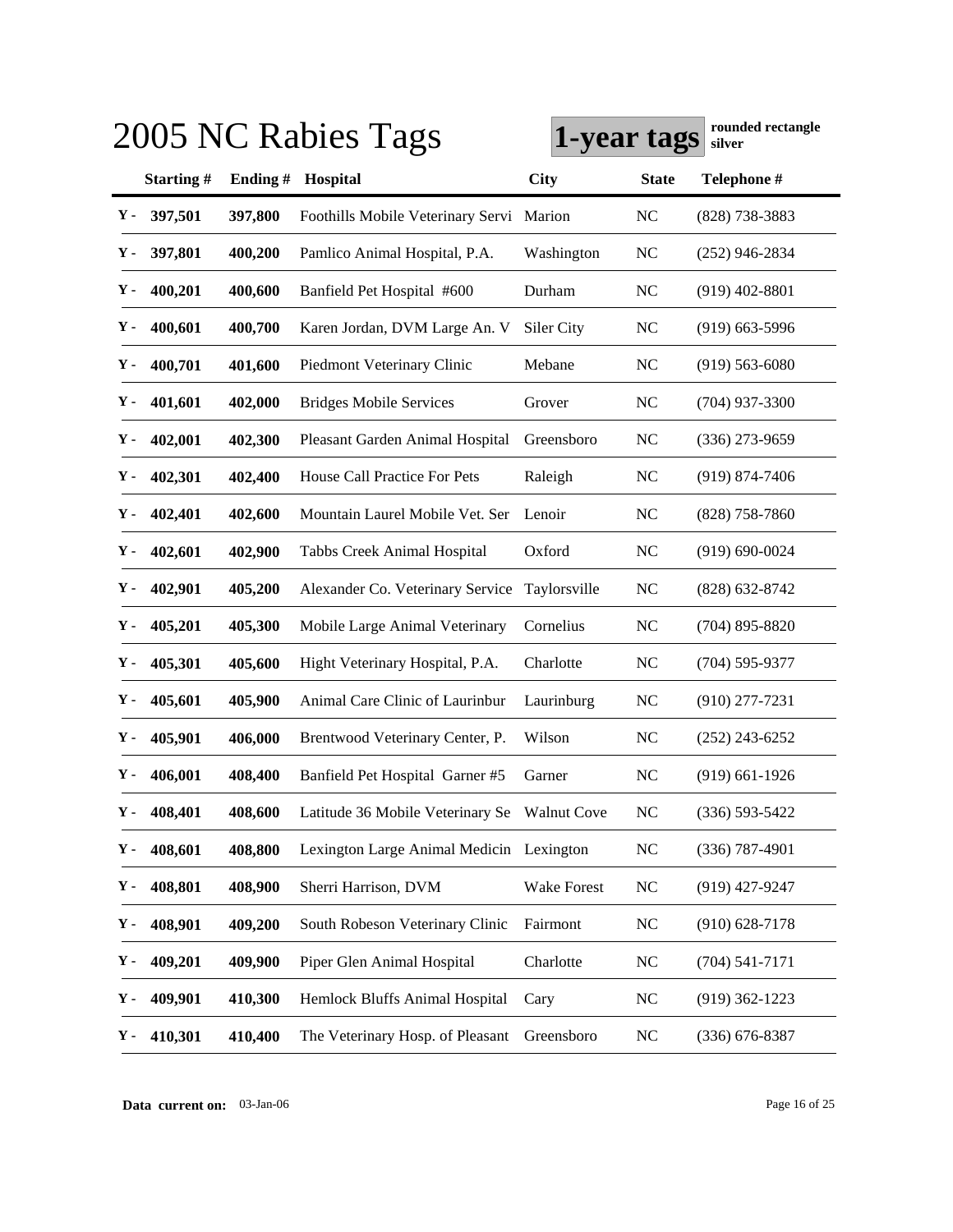|             | rounded rectangle<br>2005 NC Rabies Tags<br>1-year tags<br>silver |         |                                         |                      |                |                    |  |  |  |
|-------------|-------------------------------------------------------------------|---------|-----------------------------------------|----------------------|----------------|--------------------|--|--|--|
|             | Starting#                                                         | Ending# | Hospital                                | <b>City</b>          | <b>State</b>   | Telephone #        |  |  |  |
| Υ-          | 410,401                                                           | 410,500 | Statesville Bovine & Equine Clin        | Statesville          | <b>NC</b>      | $(704)$ 873-1743   |  |  |  |
| Υ.          | 410,501                                                           | 410,700 | Institute Mobile Veterinary Servi       | La Grange            | <b>NC</b>      | $(252) 566 - 5041$ |  |  |  |
| Υ.          | 410,701                                                           | 411,600 | Viewmont Animal Clinic                  | Hickory              | <b>NC</b>      | $(828)$ 328-2448   |  |  |  |
| Υ.          | 411,601                                                           | 412,000 | Poplar Animal Hospital                  | Concord              | <b>NC</b>      | $(704)$ 795-7200   |  |  |  |
| Υ.          | 412,001                                                           | 412,100 | Dickson Animal Clinic, P.A.             | Gastonia             | <b>NC</b>      | $(704)$ 824-9160   |  |  |  |
| Υ.          | 412,101                                                           | 412,500 | The Pet Hospital                        | <b>Bessemer City</b> | 28             | $(704)$ 629-5390   |  |  |  |
| Υ.          | 412,501                                                           | 413,100 | All Pets Animal Hospital of Snea        | <b>Sneads Ferry</b>  | <b>NC</b>      | $(910)$ 327-1100   |  |  |  |
| Υ-          | 413,101                                                           | 414,300 | Magnolia Animal Hospital                | Raleigh              | <b>NC</b>      | $(919) 873 - 9190$ |  |  |  |
| Υ.          | 414,301                                                           | 415,500 | Banfield Pet Hospital-Brier Cree        | Raleigh              | <b>NC</b>      | $(919) 806 - 2960$ |  |  |  |
| Υ-          | 415,501                                                           | 415,800 | Pet Overpopulation Patrol               | Chapel Hill          | <b>NC</b>      | $(919)$ 942-2250   |  |  |  |
| Υ.          | 415,801                                                           | 416,100 | Jordan Lake Animal Hospital             | Pittsboro            | <b>NC</b>      | (919) 542-5424     |  |  |  |
| Υ-          | 416,101                                                           | 416,300 | Moyock Animal Hospital                  | Moyock               | <b>NC</b>      | $(252)$ 435-2250   |  |  |  |
| Υ-          | 416,301                                                           | 416,500 | O'Hara Veterinary Clinic                | Charlotte            | <b>NC</b>      | $(704)$ 372-2537   |  |  |  |
| Υ-          | 416,501                                                           | 416,900 | Oak Park-Creedmoor Road Veter           | Raleigh              | <b>NC</b>      | $(919) 781 - 0696$ |  |  |  |
| Υ-          | 416,901                                                           | 418,000 | Parkwood Animal Hospital                | Durham               | N <sub>C</sub> | $(919) 544 - 7711$ |  |  |  |
| Υ-          | 418,001                                                           | 418,100 | Greystone Animal Hospital               | Raleigh              | <b>NC</b>      | $(919) 676 - 1711$ |  |  |  |
| ${\bf Y}$ - | 418,101                                                           | 418,800 | Lake Wheeler Veterinary Hospita Raleigh |                      | NC             | $(919) 829 - 5511$ |  |  |  |
| Υ.          | 418,801                                                           | 418,900 | Whispering Waters Animal Care/          | Boone                | <b>NC</b>      | $(828) 264 - 8077$ |  |  |  |
| Υ.          | 418,901                                                           | 419,300 | Humane Society of Concord/Gre           | Concord              | <b>NC</b>      | $(704) 782 - 9416$ |  |  |  |
| Υ-          | 419,301                                                           | 419,400 | Veterinary Home Services                | Raleigh              | <b>NC</b>      | $(919)$ 847-2255   |  |  |  |
| Υ-          | 419,301                                                           | 419,400 | Falconbridge Animal Hospital            | Chapel Hill          | <b>NC</b>      | $(919)$ 403-5591   |  |  |  |
| Υ.          | 419,401                                                           | 420,400 | Apex Veterinary Hospital, Equin         | Apex                 | <b>NC</b>      | $(919)$ 362-8878   |  |  |  |
| Υ.          | 420,401                                                           | 421,000 | Safe Haven for Cats, attn: Dr. Pet      | Raleigh              | NC             | $(919) 872 - 1128$ |  |  |  |

**Data current on:** 03-Jan-06 Page 17 of 25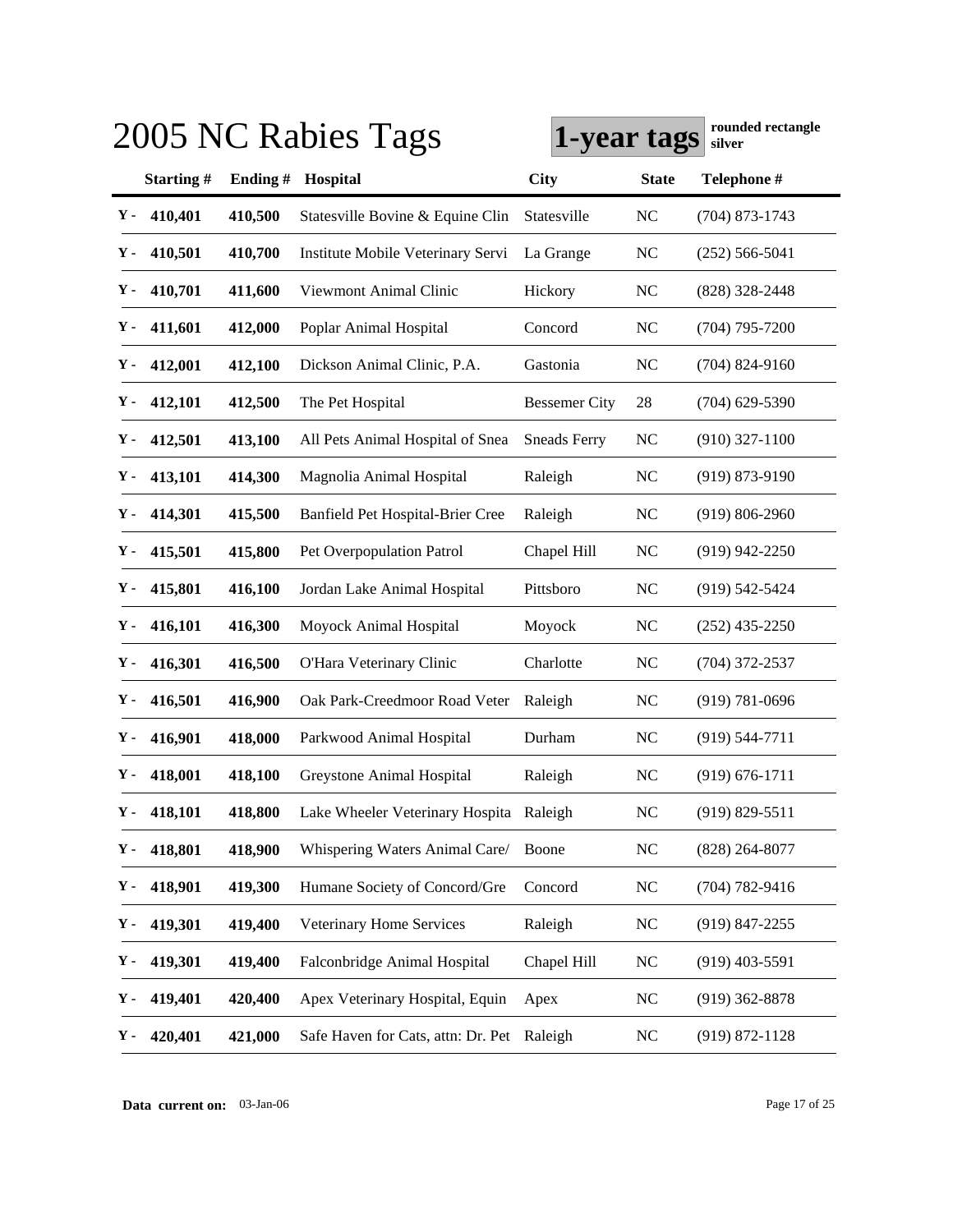|               |                  |         | 2005 NC Rabies Tags                    | 1-year tags       |                | rounded rectangle<br>silver |
|---------------|------------------|---------|----------------------------------------|-------------------|----------------|-----------------------------|
|               | <b>Starting#</b> | Ending# | Hospital                               | <b>City</b>       | <b>State</b>   | Telephone #                 |
| Υ-            | 421,001          | 421,200 | Banfield Pet Hospital of Apex #6 Apex  |                   | <b>NC</b>      | $(919)$ 387-0954            |
| Υ.            | 421,201          | 421,600 | Roxboro Road Veterinary Hospit         | Durham            | <b>NC</b>      | $(919)$ 477-9711            |
| Υ.            | 421,601          | 421,700 | Veterinary Housecalls/Mobile Ca        | Charlotte         | <b>NC</b>      | $(704)$ 523-5534            |
| Υ.            | 421,701          | 421,800 | Katherine DeVore, D.V.M.               | <b>High Point</b> | <b>NC</b>      | $(336)$ 431-0038            |
| Υ-            | 421,801          | 422,000 | Four Paws Animal Clinic, Inc.          | Chapel Hill       | <b>NC</b>      | $(919)$ 942-1788            |
| Υ-            | 422,001          | 422,100 | Charles E. Loops, DVM                  | Pittsboro         | <b>NC</b>      | $(919)$ 542-0442            |
| Υ-            | 422,101          | 422,500 | <b>Cornerstone Veterinary Hospital</b> | Cary              | <b>NC</b>      | $(919)$ 319-1555            |
| Υ.            | 422,501          | 423,000 | <b>Gandy Animal Hospital</b>           | Rockingham        | <b>NC</b>      | $(910)$ 997-2518            |
| Υ.            | 423,001          | 423,200 | <b>Union County Animal Control</b>     | Monroe            | <b>NC</b>      | $(704)$ 296-4801            |
| Υ.            | 423,201          | 425,700 | SPCA of Wake County                    | Raleigh           | NC             | $(919)$ 772-2326            |
| Υ.            | 425,701          | 425,900 | Humane Society of Catawba Cou          | Hickory           | NC             | $(828)$ 327-3878            |
| Υ-            | 425,901          | 426,000 | Ross Prezant, DVM                      | Weaverville       | <b>NC</b>      | $(828)$ 645-6643            |
| Υ-            | 426,001          | 427,000 | Long Animal Hospital                   | Charlotte         | <b>NC</b>      | $(704)$ 523-2996            |
| Υ.            | 427,001          | 427,300 | Vets for Pets Animal Hospital of       | Dunn              | <b>NC</b>      | $(910) 892 - 3540$          |
| Υ-            | 427,301          | 427,500 | <b>Tysor Veterinary Clinic</b>         | Siler City        | <b>NC</b>      | $(919) 742 - 3646$          |
| Υ-            | 427,501          | 428,500 | <b>Johnston County Animal Control</b>  | Smithfield        | N <sub>C</sub> | $(919)$ 934-8474            |
| ${\bf Y}$ -   | 428,501          | 428,700 | Foothills Humane Society               | Columbus          | N <sub>C</sub> | $(828) 863 - 4444$          |
| Υ-            | 428,701          | 430,200 | Polk County Animal Control             | Columbus          | NC             | $(828) 894 - 3001$          |
| Υ-            | 430,201          | 430,700 | Heartwood Animal Hospital              | Youngsville       | NC             | $(919) 570 - 9311$          |
| Υ-            | 430,701          | 431,100 | Kindness Mobile Spay-Neuter Cl         | Maysville         | $\rm NC$       | $(252)$ 422-6770            |
| Υ-            | 431,101          | 431,700 | Dixie Trail Animal Clinic, Inc.        | Raleigh           | <b>NC</b>      | $(919) 781 - 5977$          |
| Υ.            | 431,701          | 432,200 | <b>Plantation Animal Hospital</b>      | Clayton           | <b>NC</b>      | $(919)$ 359-9977            |
| $\mathbf Y$ - | 432,201          | 432,700 | Ambassador Animal Hospital             | Greensboro        | NC             | $(336)$ 379-1227            |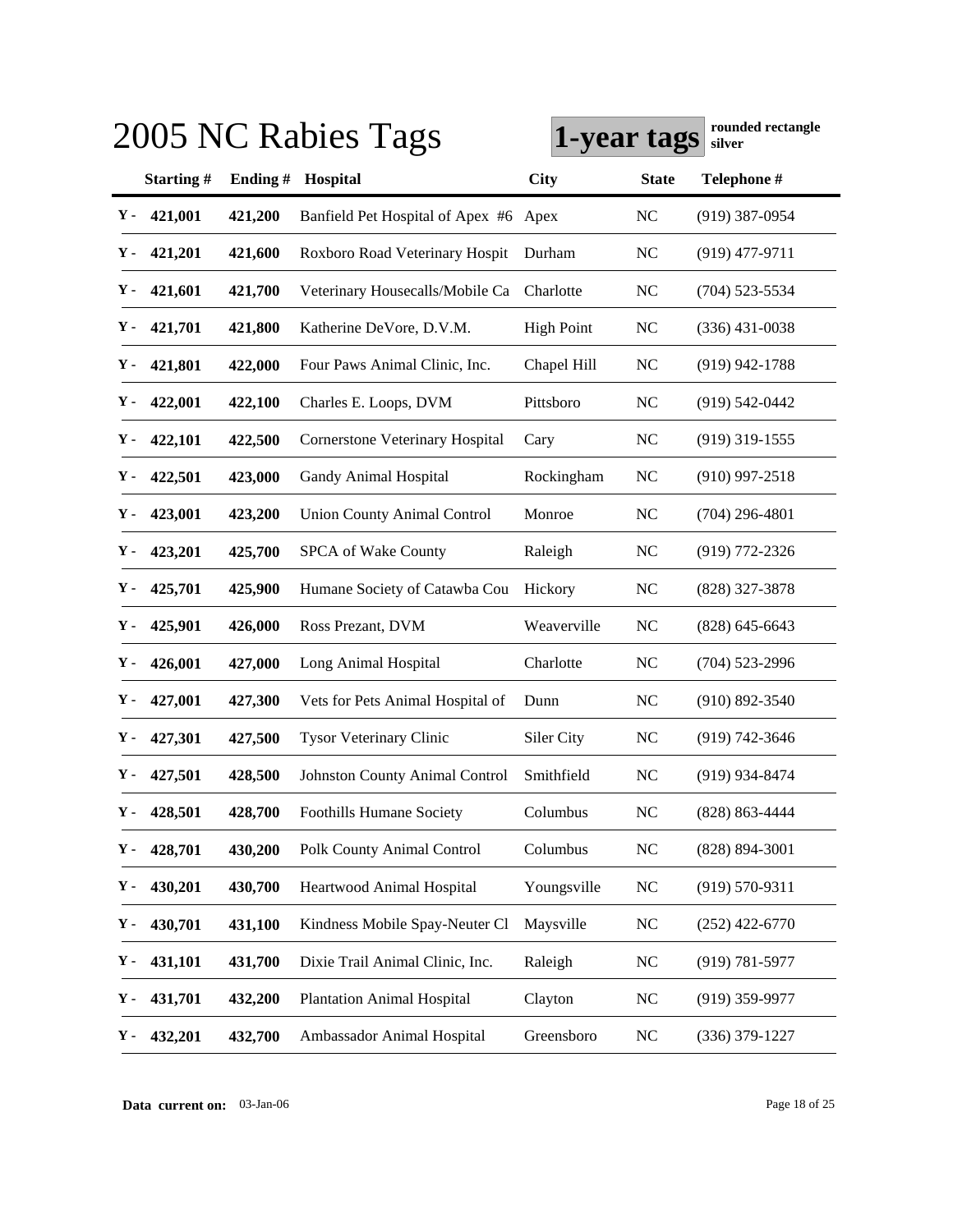|             |           |         | 2005 NC Rabies Tags                     | 1-year tags          |                | rounded rectangle<br>silver |
|-------------|-----------|---------|-----------------------------------------|----------------------|----------------|-----------------------------|
|             | Starting# | Ending# | Hospital                                | <b>City</b>          | <b>State</b>   | Telephone #                 |
| Υ.          | 432,701   | 433,700 | Keel's Critter Mobile Service           | Robersonville        | N <sub>C</sub> | $(252)$ 795-7172            |
| Υ.          | 433,701   | 434,200 | Humane Society of Catawba Cou           | Hickory              | <b>NC</b>      | (828) 327-3878              |
| Υ.          | 434,201   | 434,700 | Heritage Animal Hospital                | Wake Forest          | N <sub>C</sub> | $(919)$ 453-1112            |
| Υ.          | 434,701   | 434,800 | Randolph County Animal Contro           | Asheboro             | <b>NC</b>      | $(336) 683 - 8235$          |
| Υ.          | 434,801   | 435,300 | Spring Creek Animal Hospital            | Goldsboro            | N <sub>C</sub> | $(919)$ 778-4260            |
| Υ.          | 435,301   | 435,800 | Second Chance Pet Adoptions             | Raleigh              | N <sub>C</sub> | $(919) 851 - 8401$          |
| Υ.          | 435,801   | 435,900 | Maiden Equine Hospital                  | Maiden               | N <sub>C</sub> | $(828)$ 428-8093            |
| Υ-          | 435,901   | 436,700 | Banfield Pet Hospital #412              | Greensboro           | N <sub>C</sub> | $(336) 852 - 6121$          |
| Υ.          | 436,701   | 437,500 | Banfield Pet Hospital #413              | Greensboro           | N <sub>C</sub> | $(336) 545 - 8333$          |
| Υ.          | 437,501   | 438,500 | Wellness Office & Prev Care             | Jacksonville         | N <sub>C</sub> | $(910)$ 330-0481            |
| Υ-          | 438,501   | 438,600 | Dr. James H. Rogers                     | Statesville          | N <sub>C</sub> | $(704)$ 876-1933            |
| Υ.          | 438,601   | 439,100 | Pet Overpopulation Patrol               | Chapel Hill          | NC             | $(919)$ 942-2250            |
| Υ-          | 439,101   | 439,200 | <b>Branch Mobile Veterinary Practic</b> | Clayton              | N <sub>C</sub> | $(919)$ 303-3097            |
| Υ-          | 439,201   | 439,300 | <b>ABEVET</b>                           | Pittsboro            | NC             | $(919)$ 933-8680            |
| Υ.          | 439,301   | 439,900 | Banfield Pet Hospital #414              | <b>Winston Salem</b> | N <sub>C</sub> | $(336)$ 377-3026            |
| ү.          | 439,901   | 440,100 | Crepe Myrtle Animal Hospital            | Angier               | N <sub>C</sub> | $(919) 639 - 8387$          |
| ${\bf Y}$ - | 440,101   | 440,500 | Huntersville Animal Control             | Huntersville         | NC             | $(704)$ 875-6542            |
| Υ.          | 440,501   | 440,600 | Ghiloni Mobile Vet Service              | Raleigh              | <b>NC</b>      | $(919)$ 212-0026            |
| Υ.          | 440,601   | 441,100 | Gandy Animal Hospital                   | Rockingham           | <b>NC</b>      | $(910)$ 997-2518            |
| Υ.          | 441,101   | 441,200 | Mobile Vet Service                      | Raleigh              | <b>NC</b>      | $(919)$ 413-2956            |
| Υ-          | 441,201   | 442,200 | Asheville Humane Society                | Asheville            | <b>NC</b>      | $(828)$ 253-6807            |
| Υ.          | 442,201   | 442,300 | Flat River Veterinary Hospital          | Rougemont            | <b>NC</b>      | $(919)$ 477-4210            |
| Υ.          | 442,301   | 442,500 | Weirick Mobile Veterinary Servi         | Greensboro           | N <sub>C</sub> | (336) 340-8686              |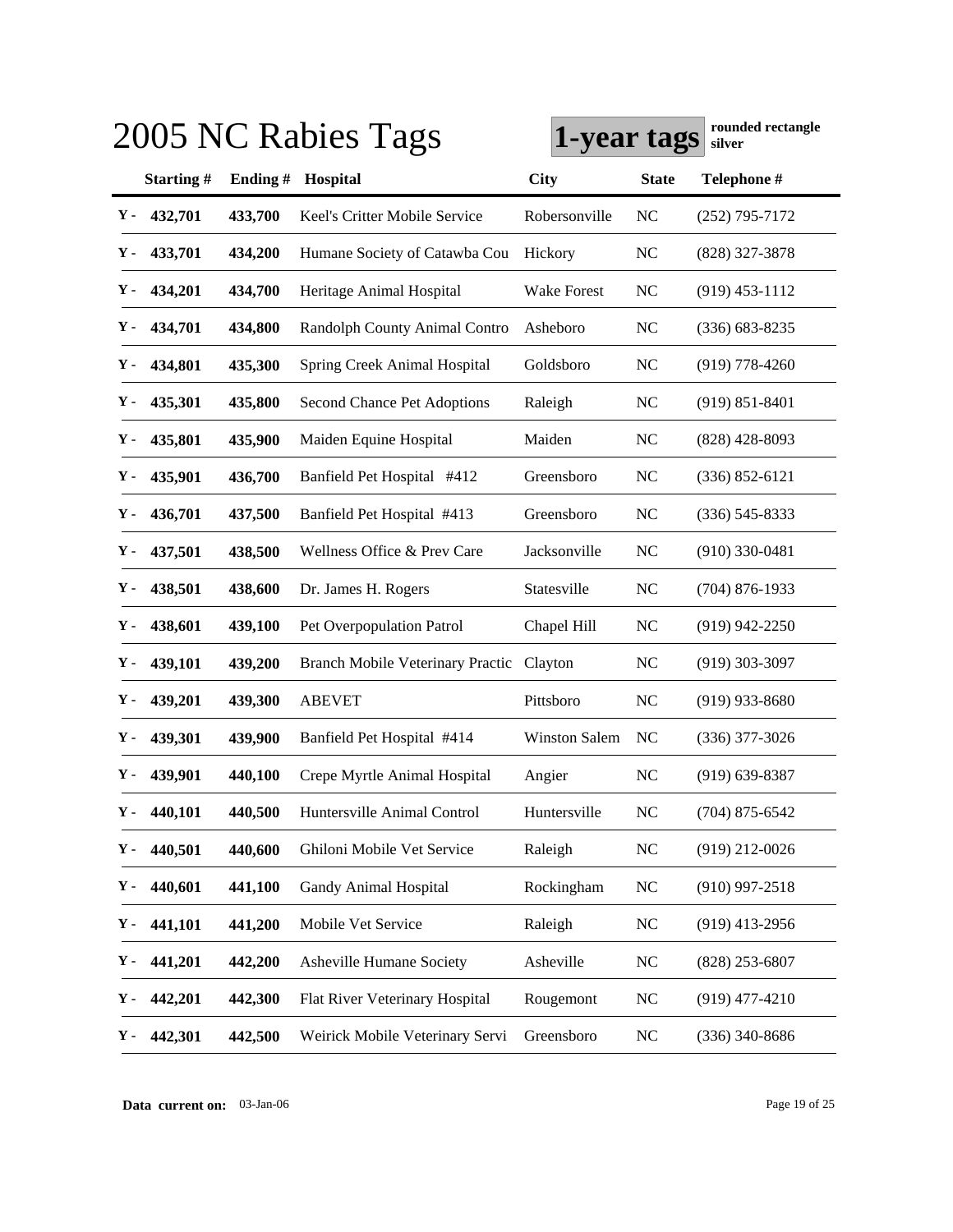|       |           |         | 2005 NC Rabies Tags                   | 1-year tags    |              | rounded rectangle<br>silver |
|-------|-----------|---------|---------------------------------------|----------------|--------------|-----------------------------|
|       | Starting# | Ending# | Hospital                              | <b>City</b>    | <b>State</b> | Telephone #                 |
| Υ-    | 442,501   | 442,700 | Pineville Animal Hospital             | Pineville      | NC           | $(704)$ 552-2005            |
| Υ-    | 442,701   | 443,000 | Southport Animal Hospital             | Southport      | <b>NC</b>    | $(910)$ 457-5051            |
| Υ.    | 442,701   | 443,000 | Banfield Pet Hospital- Wake Fore      | Wake Forest    | <b>NC</b>    | $(919)$ 562-3852            |
| Υ-    | 443,001   | 443,300 | Commonwealth Animal Hospital          | Charlotte      | NC           | $(704)$ 370-0767            |
| Υ-    | 443,301   | 443,700 | Veterinary Express Mobile Clinic      | Raleigh        | <b>NC</b>    | $(919)$ 577-2243            |
| Υ-    | 443,701   | 444,000 | Humane Society of Charlotte           | Charlotte      | <b>NC</b>    | $(704)$ 377-0534            |
| Υ-    | 444,001   | 442,300 | Mocksville Animal Hospital            | Mocksville     | NC           | $(336)$ 413-6011            |
| Υ-    | 444,301   | 444,400 | John Roberts, DVM                     | Palmyra        | PA           | $(717) 838 - 8423$          |
| Υ-    | 444,401   | 444,900 | Gabriel's Creek Veterinary Clinic     | Mars Hill      | $\rm NC$     | $(828)$ 689-9128            |
| Υ-    | 444,901   | 445,200 | Banfield Pet Hospital Raleigh #       | Raleigh        | NC           | $(919) 790 - 8337$          |
| Υ.    | 445,201   | 445,300 | <b>Bunn Animal Hospital</b>           | <b>Bunn</b>    | NC           | $(919)$ 496-7401            |
| Υ-    | 445,301   | 445,800 | Thomasville Veterinary Hospital,      | Thomasville    | NC           | $(336)$ 475-9119            |
| Υ.    | 445,801   | 446,500 | The Nicks Road Veterinary Clini       | Mebane         | NC           | $(919)$ 304-2337            |
| Υ.    | 446,501   | 446,700 | Matthew Turner DVM                    | Faison         | NC           | $(910)$ 385-6222            |
| Υ-    | 446,701   | 446,900 | Banfield Pet Hospital of Apex #6 Apex |                | NC           | $(919)$ 387-0954            |
| Υ-    | 446,901   | 447,200 | <b>Coastal Animal Hospital</b>        | Kitty Hawk     | NC           | $(252)$ 261-3960            |
| $Y -$ | 447,201   | 447,500 | River City Animal Clinic              | Elizabeth City | NC           | $(252)$ 338-5040            |
| γ.    | 447,501   | 448,000 | <b>Oxford Veterinary Hospital</b>     | Oxford         | NC           | $(919) 693 - 6911$          |
| Υ.    | 448,001   | 448,500 | <b>Edgecombe County Animal Cont</b>   | Tarboro        | NC           | $(252)$ 641-7851            |
| Υ.    | 448,501   | 448,800 | Seagrove Animal Hospital              | Asheboro       | NC           | (336) 873-7997              |
| Υ.    | 448,801   | 449,100 | Pet Overpopulation Patrol             | Chapel Hill    | NC           | $(919)$ 942-2250            |
| Υ.    | 449,101   | 449,200 | Mostly Cats Mobile Veterinary S       | Asheville      | NC           | $(828)$ 299-4686            |
| Υ-    | 449,201   | 451,200 | Spay Neuter Assistance Program        | New Hill       | NC           | $(919) 783 - 7627$          |

**Data current on:** 03-Jan-06 Page 20 of 25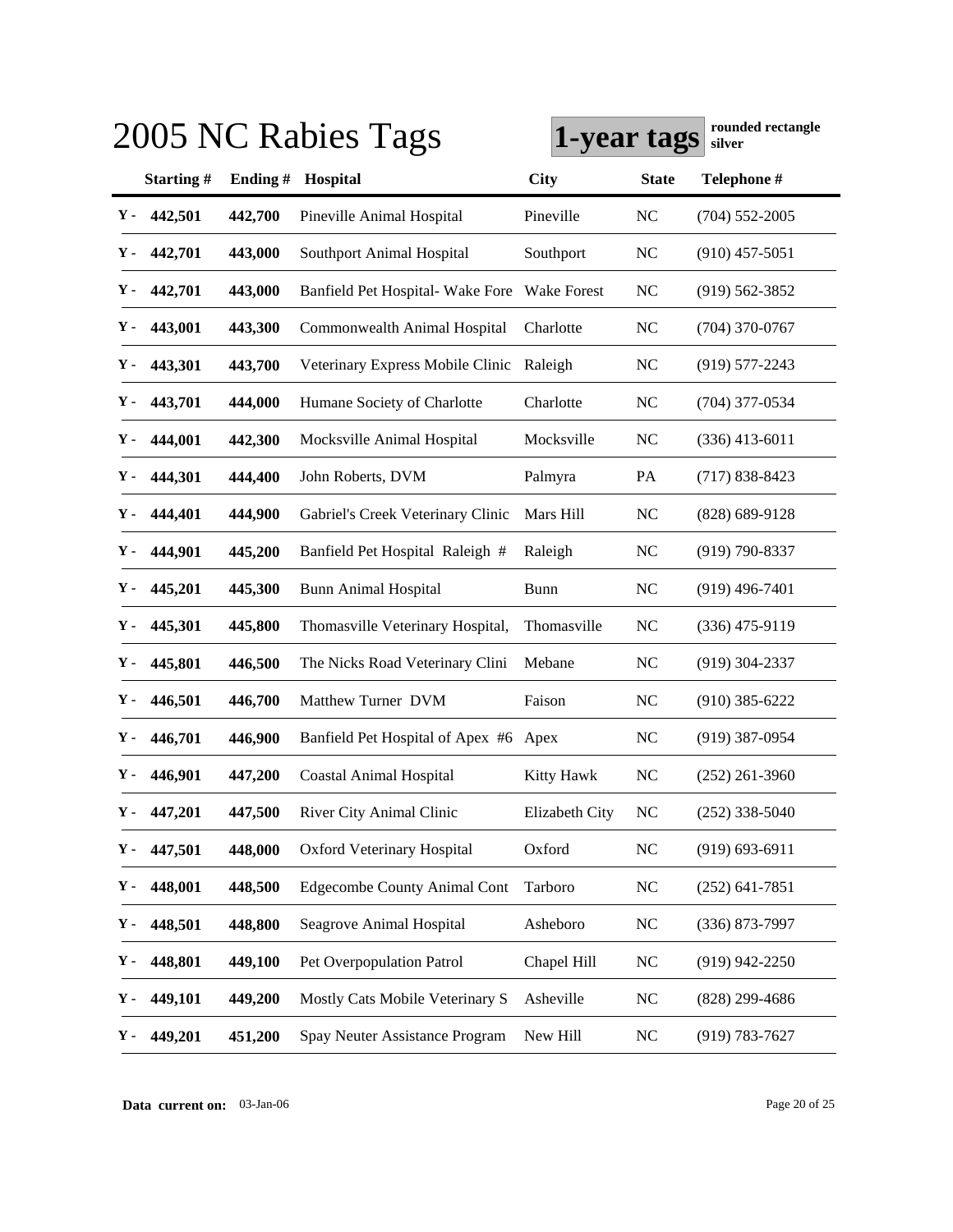|     |           |         | 2005 NC Rabies Tags                | 1-year tags        |                | rounded rectangle<br>silver |
|-----|-----------|---------|------------------------------------|--------------------|----------------|-----------------------------|
|     | Starting# | Ending# | Hospital                           | <b>City</b>        | <b>State</b>   | Telephone #                 |
| Υ.  | 451,201   | 451,400 | Piedmont Comm Spay Neuter &        | Greensboro         | NC             | $(336)$ 299-3060            |
| Υ.  | 451,401   | 451,600 | Latitude 36 Mobile Veterinary Se   | <b>Walnut Cove</b> | NC             | $(336) 593 - 5422$          |
| Υ.  | 451,601   | 451,800 | <b>Tysor Veterinary Clinic</b>     | Siler City         | NC             | $(919) 742 - 3646$          |
| Υ-  | 451,801   | 451,900 | Greystone Animal Hospital          | Raleigh            | NC             | $(919) 676 - 1711$          |
| Υ.  | 451,901   | 452,600 | Safe Haven for Cats, attn: Dr. Pet | Raleigh            | NC             | $(919) 872 - 1128$          |
| Υ-  | 452,601   | 452,700 | Paws & Claws Mobile Vet            | Huntersville       | NC             | $(704)$ 779-4200            |
| Υ-  | 452,701   | 452,800 | North College Road Animal Hos      | Wilmington         | <b>NC</b>      | $(910)$ 452-2273            |
| Υ.  | 452,801   | 453,600 | Banfield Pet Hospital Jacksonvill  | Jacksonville       | NC             | $(910)$ 938-1627            |
| Υ.  | 453,601   | 453,700 | Davis Lake Animal Hospital         | Charlotte          | NC             | $(704) 599 - 0405$          |
| Υ.  | 453,701   | 453,800 | <b>Warrenton Animal Clinic</b>     | Warrenton          | NC             | $(252)$ 257-0737            |
| Υ.  | 453,801   | 454,800 | Asheville Humane Society           | Asheville          | NC             | $(828)$ 253-6807            |
| Υ-  | 454,801   | 455,100 | Burlington Animal Shelter/Adopt    | Haw River          | NC             | $(336)$ 578-0343            |
| Υ.  | 455,101   | 455,500 | Sharon Lakes Animal Hospital, P    | Charlotte          | NC             | $(704)$ 552-0647            |
| Υ.  | 455,501   | 456,000 | Whispering Pines Animal Hospit     | Carthage           | NC             | $(910)$ 949-2111            |
| Υ-  | 456,001   | 456,100 | Larry K. Watts, DVM                | Statesville        | NC             | $(704)$ 878-2371            |
| Υ-  | 456,101   | 456,200 | Pet Overpopulation Patrol          | Chapel Hill        | NC             | $(919)$ 942-2250            |
| Y - | 456,201   | 456,300 | <b>Locust Animal Clinic</b>        | Locust             | NC             | $(704) 888 - 6590$          |
| Υ.  | 456,301   | 456,400 | Harmony Heights Animal Hospit      | Yadkinville        | NC             | $(336)$ 679-8818            |
| Υ.  | 456,401   | 456,500 | Banfield Pet Hospital #600         | Durham             | NC             | $(919)$ 402-8801            |
| Υ.  | 456,501   | 456,600 | <b>Tyrrell Animal Control</b>      | Columbia           | NC             | $(252)$ 796-1667            |
| Υ.  | 456,601   | 456,700 | Banfield Pet Hospital Durham #     | Durham             | N <sub>C</sub> | $(919) 620 - 8142$          |
| Υ.  | 456,701   | 456,800 | Banfield Pet Hospital Raleigh #    | Raleigh            | NC             | (919) 790-8337              |
| Υ-  | 456,801   | 456,900 | Mitchell Veterinary Clinic, P.A.   | Spruce Pine        | NC             | $(828)$ 765-6039            |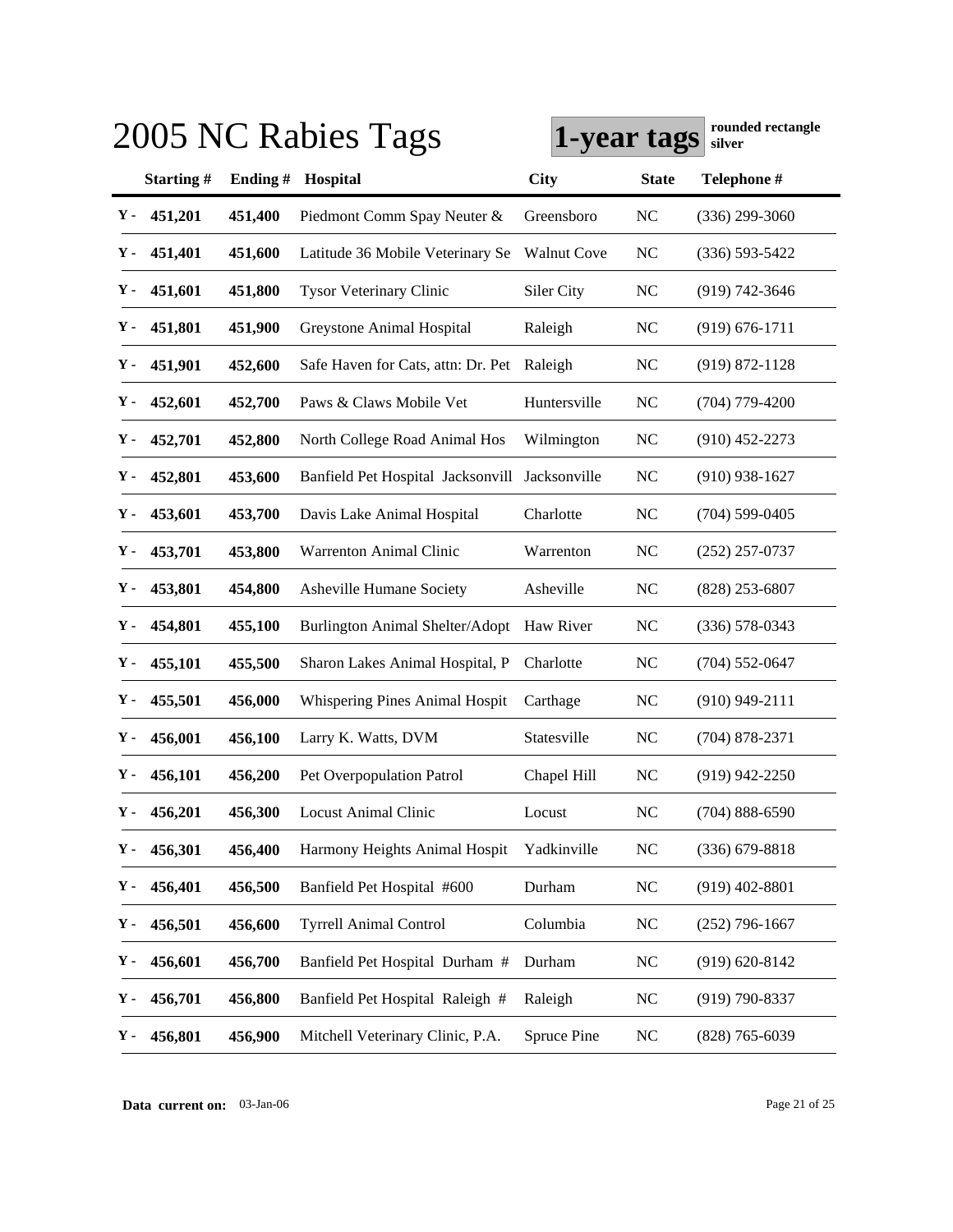|     |           |         | 2005 NC Rabies Tags                  | 1-year tags       |              | rounded rectangle<br>silver |
|-----|-----------|---------|--------------------------------------|-------------------|--------------|-----------------------------|
|     | Starting# | Ending# | Hospital                             | <b>City</b>       | <b>State</b> | Telephone #                 |
| Υ.  | 456,901   | 457,000 | Goose Creek Animal Hospital          | Sunbury           | NC           | $(252)$ 465-4831            |
| Υ.  | 457,001   | 457,500 | Davidson County Health Depart        | Lexington         | NC           | $(336)$ 242-2310            |
| Υ.  | 457,501   | 458,000 | Vance County Animal Shelter          | Henderson         | <b>NC</b>    | $(252)$ 492-3136            |
| Υ-  | 458,001   | 459,000 | Southeastern Veterinary Hospital,    | Lumberton         | NC           | $(910) 739 - 9411$          |
| Υ.  | 459,001   | 460,500 | <b>Iredell County Animal Control</b> | Statesville       | NC           | $(704)$ 878-5424            |
| Υ-  | 460,501   | 461,000 | Timberlyne Animal Clinic, Inc.       | Chapel Hill       | NC           | $(919)$ 968-3047            |
| Υ.  | 461,001   | 462,500 | Mallard Creek Animal Hospital        | Charlotte         | NC           | $(704)$ 598-6525            |
| Υ.  | 462,501   | 462,800 | Animal Center of Moore County        | Carthage          | NC           | $(910)$ 947-2858            |
| Υ-  | 462,801   | 463,000 | Animal Hospital of Beulaville, P.    | Beulaville        | NC           | $(910)$ 298-8188            |
| Υ.  | 463,001   | 463,500 | Central Carolina Veterinary Hosp     | <b>Burlington</b> | NC           | $(336)$ 229-0060            |
| Υ.  | 463,501   | 463,700 | Cumberland Animal Hospital, P.       | Fayetteville      | <b>NC</b>    | $(910) 822 - 3337$          |
| Υ-  | 463,701   | 464,100 | Creature Comforts Animal Hospit Cary |                   | $\rm NC$     | $(919)$ 387-3435            |
| Υ.  | 464,101   | 464,500 | Pet Overpopulation Patrol            | Chapel Hill       | NC           | $(919)$ 942-2250            |
| Υ.  | 464,501   | 464,800 | Falconbridge Animal Hospital         | Chapel Hill       | NC           | $(919)$ 403-5591            |
| Υ-  | 464,801   | 465,500 | Banfield Pet Hospital Durham #       | Durham            | NC           | $(919) 620 - 8142$          |
| Υ-  | 465,501   | 465,800 | Banfield Pet Hospital #600           | Durham            | NC           | $(919)$ 402-8801            |
| Y - | 465,801   | 466,000 | <b>Tyrrell Animal Control</b>        | Columbia          | NC           | $(252)$ 796-1667            |
| γ.  | 466,001   | 466,300 | Mitchell Veterinary Clinic, P.A.     | Spruce Pine       | <b>NC</b>    | $(828)$ 765-6039            |
| Υ.  | 466,301   | 466,400 | Goose Creek Animal Hospital          | Sunbury           | NC           | $(252)$ 465-4831            |
| Υ.  | 466,401   | 467,000 | Piedmont Comm Spay Neuter &          | Greensboro        | NC           | $(336)$ 299-3060            |
| Υ.  | 467,001   | 467,300 | Legion Road Animal Clinic            | Chapel Hill       | NC           | $(919)$ 933-3331            |
| Υ.  | 467,301   | 467,600 | Vets for Pets Animal Hospital of     | Dunn              | NC           | $(910) 892 - 3540$          |
| Υ-  | 467,601   | 468,000 | Harmony Heights Animal Hospit        | Yadkinville       | NC           | $(336)$ 679-8818            |

**Data current on:** 03-Jan-06 Page 22 of 25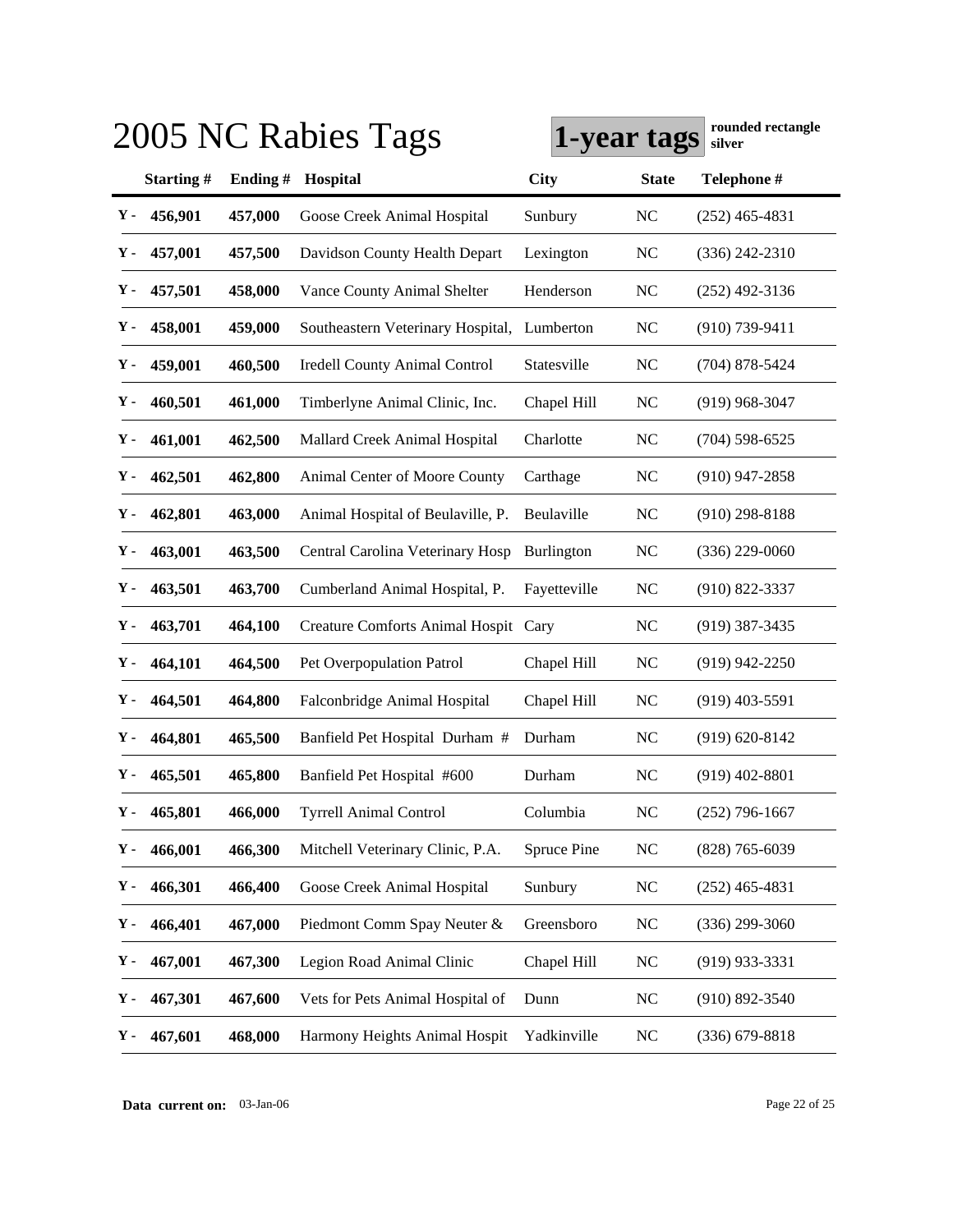|    |               |         | 2005 NC Rabies Tags                         | 1-year tags          |                | rounded rectangle<br>silver |
|----|---------------|---------|---------------------------------------------|----------------------|----------------|-----------------------------|
|    | Starting#     | Ending# | Hospital                                    | <b>City</b>          | <b>State</b>   | Telephone #                 |
| Υ- | 468,001       | 468,100 | 70 West Veterinary Hospital                 | Havelock             | <b>NC</b>      | $(252)$ 447-9525            |
| Υ. | 468,101       | 468,200 | <b>Bunn Animal Hospital</b>                 | Bunn                 | <b>NC</b>      | $(919)$ 496-7401            |
| Υ. | 468,201       | 468,400 | Banfield Pet Hospital of Apex #6            | Apex                 | <b>NC</b>      | $(919)$ 387-0954            |
| Υ. | 468,401       | 468,500 | <b>Union County Animal Control</b>          | Monroe               | <b>NC</b>      | $(704)$ 296-4801            |
| Υ. | 468,501       | 468,800 | Vet Mobile                                  | Cary                 | <b>NC</b>      | $(919)$ 467-6297            |
| Υ. | 468,801       | 469,900 | Guilford Co Env Health, Attn Bar Greensboro |                      | NC             | $(336)$ 641-4812            |
| Υ. | 469,901       | 470,000 | Goose Creek Animal Hospital                 | Sunbury              | <b>NC</b>      | $(252)$ 465-4831            |
| Υ- | 470,001       | 470,300 | Banfield Pet Hospital Raleigh #             | Raleigh              | N <sub>C</sub> | $(919)$ 790-8337            |
| Υ. | 470,301       | 470,500 | Spring Creek Animal Hospital                | Goldsboro            | <b>NC</b>      | $(919)$ 778-4260            |
| Υ- | 470,501       | 470,600 | Gaston Veterinary Hospital Asso             | Gastonia             | <b>NC</b>      | $(704) 864 - 5739$          |
| Υ. | 470,601       | 470,800 | Durham County Animal Control                | Durham               | <b>NC</b>      | $(919) 560 - 0630$          |
| Υ- | 470,801       | 470,900 | <b>Buckley Animal Hospital</b>              | Charlotte            | <b>NC</b>      | $(704)$ 540-5077            |
| Υ. | 470,901       | 471,000 | Thomasville Veterinary Hospital,            | Thomasville          | NC             | $(336)$ 475-9119            |
| Υ- | 471,001       | 471,500 | Clear Creek Animal Hospital, P.             | Charlotte            | <b>NC</b>      | $(704)$ 537-8405            |
| Υ- | 471,501       | 472,300 | <b>Brown Creek Animal Hospital</b>          | Polkton              | NC             | $(704)$ 272-5500            |
| Υ. | 472,301       | 472,500 | Waxhaw Animal Hospital                      | Waxhaw               | <b>NC</b>      | $(704)$ 843-2269            |
|    | $Y - 472,301$ | 472,500 | Mitchell Veterinary Clinic, P.A.            | Spruce Pine          | N <sub>C</sub> | $(828)$ 765-6039            |
| Υ. | 472,501       | 472,600 | <b>Tysor Veterinary Clinic</b>              | Siler City           | <b>NC</b>      | (919) 742-3646              |
| Υ. | 472,601       | 472,800 | Forsyth County Animal Shelter               | <b>Winston Salem</b> | <b>NC</b>      | $(336)$ 767-3945            |
| Υ- | 472,801       | 473,100 | <b>Banfield Pet Hospital Matthews</b>       | Matthews             | $\rm NC$       | $(704)$ 847-7001            |
| Υ- | 473,101       | 473,300 | Animal Hospital of Kannapolis               | Kannapolis           | N <sub>C</sub> | $(704)$ 938-4606            |
| Υ- | 473,301       | 473,400 | Caring Hearts Animal Hospital               | Matthews             | $\rm NC$       | $(704)$ 893-2799            |
| Υ. | 473,401       | 473,600 | Pilot Mountain Animal Hospital              | Pilot Mountain       | NC             | $(336)$ 368-5124            |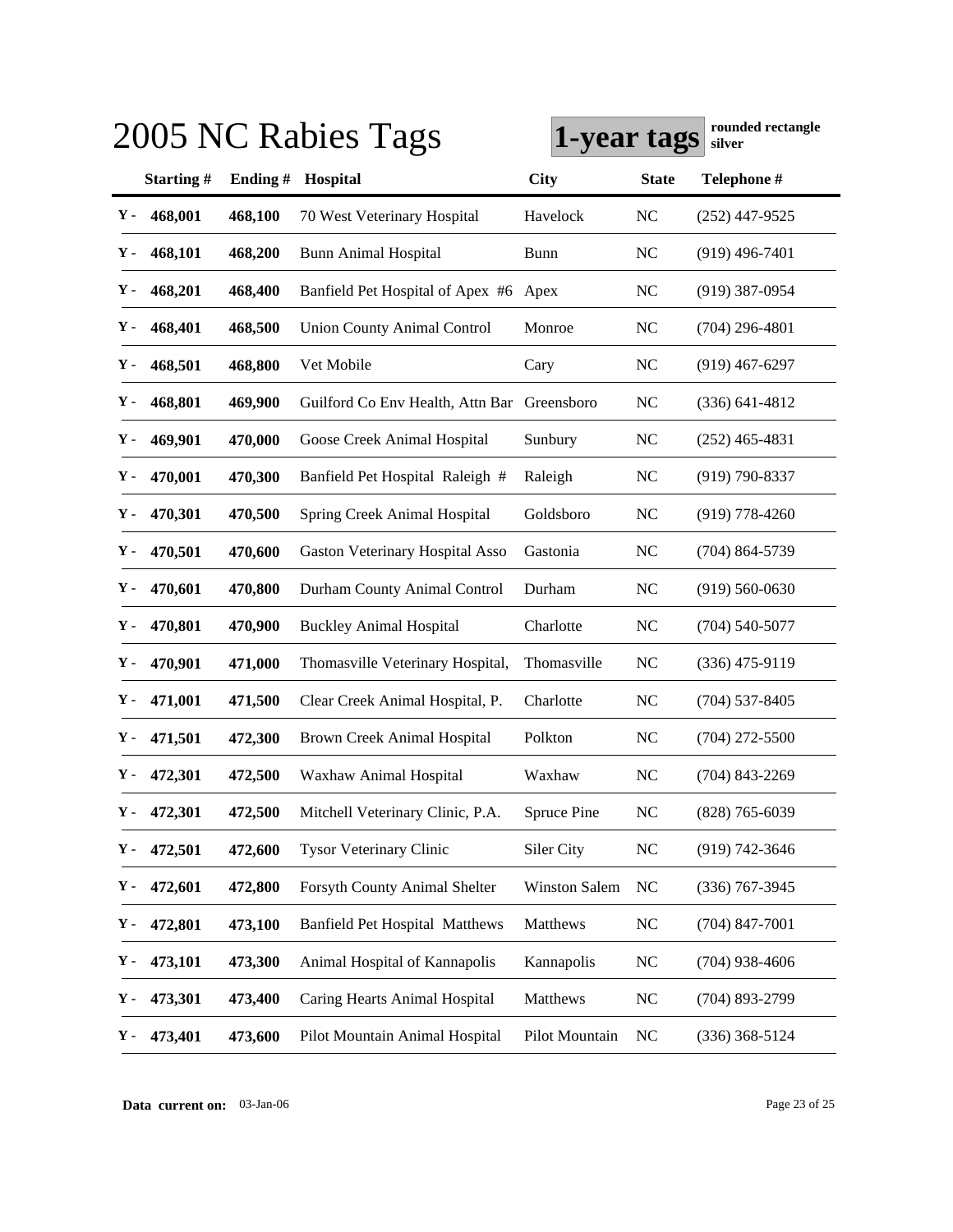|               |           |         | 2005 NC Rabies Tags                 | 1-year tags        |                | rounded rectangle<br>silver |
|---------------|-----------|---------|-------------------------------------|--------------------|----------------|-----------------------------|
|               | Starting# | Ending# | Hospital                            | <b>City</b>        | <b>State</b>   | Telephone #                 |
| Υ-            | 473,601   | 473,900 | <b>United Animal Coalition</b>      | Greensboro         | <b>NC</b>      | $(336)$ 297-5020            |
| Υ-            | 473,901   | 474,000 | Goose Creek Animal Hospital         | Sunbury            | <b>NC</b>      | $(252)$ 465-4831            |
| Υ-            | 474,001   | 474,300 | Banfield Pet Hospital- Wake Fore    | <b>Wake Forest</b> | N <sub>C</sub> | $(919) 562 - 3852$          |
| Υ-            | 474,301   | 474,400 | <b>Bunn Animal Hospital</b>         | <b>Bunn</b>        | <b>NC</b>      | $(919)$ 496-7401            |
| Υ-            | 474,401   | 474,700 | Cat Clinic of Cary                  | Cary               | NC             | $(919)$ 469-9000            |
| Υ-            | 474,701   | 474,800 | Durant Road Animal Hospital &       | Raleigh            | <b>NC</b>      | $(919)$ 847-5533            |
| Υ-            | 474,801   | 474,900 | Heartwood Animal Hospital           | Youngsville        | NC             | $(919) 570 - 9311$          |
| Υ-            | 474,901   | 475,000 | Hilltop Animal Hospital             | Fuquay-Varina      | NC             | $(919) 552 - 5232$          |
| Υ.            | 475,001   | 475,100 | James Kittrell, DVM                 | Greenville         | N <sub>C</sub> | $(252)$ 753-5751            |
| Υ-            | 475,101   | 475,200 | Lannon's Animal Hospital            | Elizabeth City     | NC             | $(252)$ 335-7708            |
| Υ-            | 475,201   | 475,400 | Newton Veterinary Clinic            | Newton             | NC             | $(828)$ 464-5020            |
| Υ-            | 475,401   | 475,500 | Oriental Pet Clinic                 | Oriental           | NC             | $(252)$ 249-2775            |
| Υ.            | 475,501   | 475,800 | Pasquotank Animal Hospital          | Elizabeth City     | NC             | $(252)$ 264-3371            |
| Υ-            | 475,801   | 476,100 | Pembroke Veterinary Hospital        | Pembroke           | N <sub>C</sub> | $(910)$ 521-3431            |
| Υ-            | 476,101   | 476,300 | Poplar Animal Hospital              | Concord            | N <sub>C</sub> | $(704)$ 795-7200            |
| Υ-            | 476,301   | 476,500 | Seagrove Animal Hospital            | Asheboro           | N <sub>C</sub> | $(336)$ 873-7997            |
| Y -           | 476,501   | 476,700 | Warrenton Animal Clinic             | Warrenton          | N <sub>C</sub> | $(252)$ 257-0737            |
| Υ-            | 476,701   | 476,800 | Watauga Veterinary Hospital         | Boone              | NC             | (828) 297-3300              |
| γ.            | 476,801   | 476,900 | James Landing Veterinary Hospit     | Jamestown          | <b>NC</b>      | $(336) 852 - 9800$          |
| Υ.            | 476,901   | 477,100 | <b>Stoney Creek Animal Hospital</b> | Charlotte          | <b>NC</b>      | $(704)$ 717-0616            |
| Υ.            | 477,101   | 477,200 | Lewis Veterinary Clinic, P.A.       | Lumberton          | <b>NC</b>      | $(910)$ 738-9368            |
| Υ.            | 477,201   | 477,300 | Waxhaw Animal Hospital              | Waxhaw             | <b>NC</b>      | $(704)$ 843-2269            |
| $\mathbf Y$ - | 477,301   | 477,400 | Cat Care Veterinary Clinic          | Morrisville        | <b>NC</b>      | $(919)$ 380-2737            |

**Data current on:** 03-Jan-06 Page 24 of 25